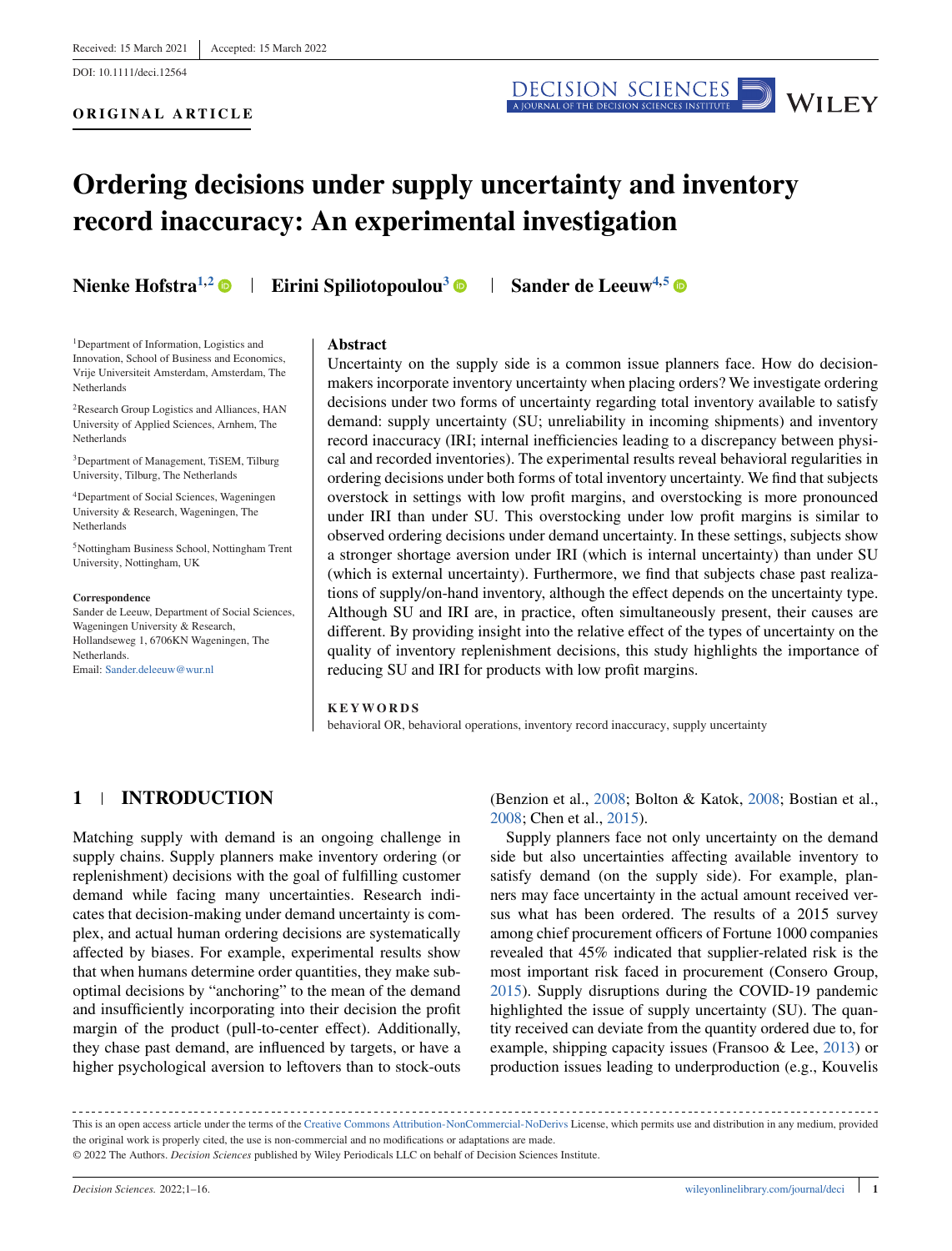

**FIGURE 1** The total inventory available to fulfill demand

& Milner, [2002;](#page-14-0) Lee, [2002\)](#page-14-0) or overproduction (e.g., Degraeve et al., [2002;](#page-13-0) Verderame & Floudas, [2009\)](#page-15-0). We refer to the uncertainty associated with shipments received as SU.

Another uncertainty on the supply side arises because the actual on-hand inventory level may deviate from what is on company records. DeHoratius and Raman [\(2008\)](#page-14-0) analyzed a retailer's inventory records and revealed that over 65% of almost 370,000 reported inventory levels for a case company were inaccurate. Conversations with the production manager of a leading manufacturing company in the custom adhesive solutions industry pointed out that inaccurate records of raw materials inventory are a pressing issue that often causes delays in planned production orders. Firms often experience internal inefficiencies resulting from misplaced items, perishment, or internal theft (Rekik et al., [2007\)](#page-14-0). Consequently, firms face uncertainty in their inventory levels due to a difference between recorded inventory levels and actual quantities in stock. This situation is called inventory record inaccuracy (IRI).

Extant research has focused on deriving theoretically optimal inventory ordering policies under SU and IRI and on ways to reduce these uncertainties or improve information (e.g., Inderfurth & Kelle, [2011;](#page-14-0) Merzifonluoglu & Feng, [2013;](#page-14-0) Xu & Lu, [2013\)](#page-15-0). In contrast to these studies, we empirically study ordering decisions under IRI and SU, taking a behavioral perspective. Therefore, in this article, we study how these two types of uncertainties, both leading to uncertainty about the actual level of inventory that is available to fulfill demand (Figure 1), affect human decision-makers' ordering decisions.

Our study has its origin in a study on the effect of inventory inaccuracy on store performance in fashion retail, in which one of the co-authors took part (cf. Shabani et al., [2021\)](#page-14-0). This study, conducted in the context of a fashion retailer with 81 stores, focused on the quantitative measurement of IRI and how to compare the effect of this inaccuracy across stores. An important question of the retailer we worked with was how planners may take store inventory records into account in allocating online demand to stores for delivery of online orders from in-store inventory. This is a particularly challenging issue since in-store stock levels of individual fashion items are typically fairly low (having just one or two items available per style/size/color combination is common). A concern raised by the retailer (and in particular the director in charge of supply chain operations) was that SU was unaccounted for in managing supply lines, which impacts availability at the store level.

In fashion retail, SU is often considerable (Simatupang et al., [2004\)](#page-15-0). However, this is not the only source of uncertainty. Additionally, the actual availability of inventory may be uncertain due to IRI. The retailer considered here therefore randomly checked incoming supplies at the distribution center. All shipments were accepted and processed in the system, and all deviations were reported back to the supplier for reconciliation. Overall, deviations were not larger than 10% of the quantity ordered. Before shipment to the stores again, a check took place by scanning the boxes and individual items. In the stores, only the boxes were scanned, not the content of the box. During cycle counts, it was observed that IRI was still an issue (see Shabani et al. [\(2021\)](#page-14-0), who report that 11.6% of the stock-keeping units suffered from IRI).

This then led to the question of how planners react to both IRI and SU and how these reactions may differ. This particular challenge was then further discussed with two other senior experts with expertise in the retail industry, which led to the research question of this article. In all our discussions, it was indicated that—as one may expect—human judgment often plays a role in ordering decisions of (retail) buyers. Even if system forecasts are available, these are complemented by human judgment in final decision-making (Siemsen & Aloysius, [2020\)](#page-15-0). Our contacts observed that retail buyers, in seeking to ensure sufficient available inventory to fulfill demand, typically increase their orders in anticipation of supply-side uncertainties related to incoming shipments and/or current stock levels. In fact, a Swedish study showed that available-to-promise, the projected amount of inventory available to sell, is considered one of the top three challenges in retail order management, yet synchronizing information required for that is a key challenge (Kembro & Norrman, [2019\)](#page-14-0). In line with that finding, it was indicated in our discussions that intuition plays an important role in ordering decisions, as there generally is limited insight into, for instance, current stock levels due to sporadic cycle counting in retail stores. As initiatives to provide insight into and reduce such uncertainties cost money, it is valuable to understand the effect these uncertainties have and hence to understand their costliness to guide efforts to reduce these uncertainties.

In this study, we explore ordering decisions when there is either inventory record accuracy or SU (i.e., uncertainty in the incoming shipments). These two uncertainties both impact inventory availability, but their causes are quite distinct; they are internal, caused by firm operations, or at least partially within the firm's control (e.g., theft, loss, or damage; IRI), or external, caused by unreliability in the supply system (SU). To disentangle their effects, we consider IRI and SU separately (i.e., we assume that any discrepancy between the quantity ordered and the quantity received is observed and recorded). Comparing decisions made under IRI and SU allows us to infer the impact of the source of inventory uncertainty on ordering decisions and to assess the relative importance of IRI and SU.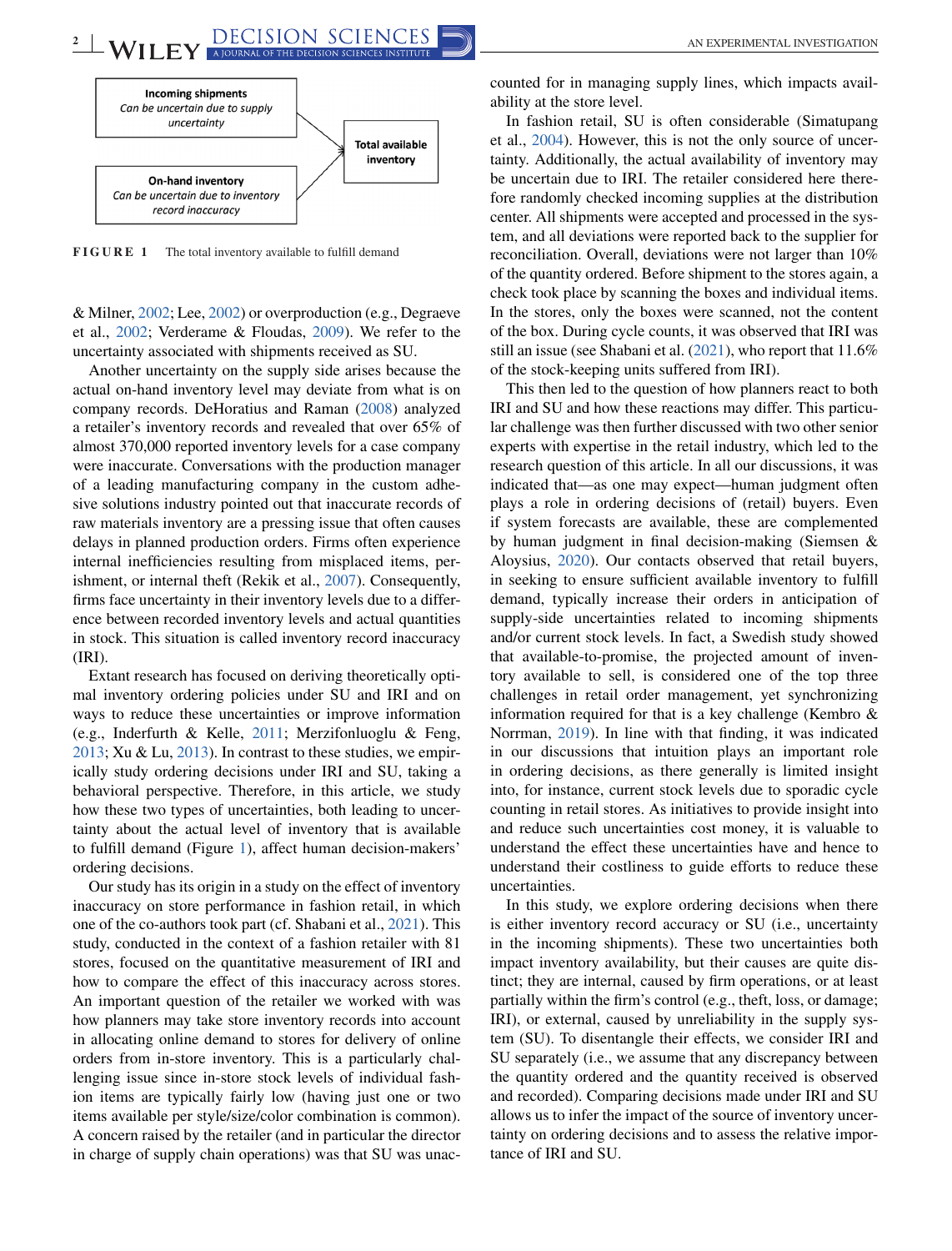We conduct incentivized laboratory experiments, and our results indicate that subjects make sub-optimal ordering decisions in the face of IRI and SU. We also observe differences in ordering behavior under IRI and SU (Study 1). For low profit margin products, the subject overstocks more under IRI, compared to SU. A follow-up study indicates that these findings also hold when SU is dependent on the order quantity, suggesting that our insights are robust to the way uncertainty is modeled (Study 2). In other words, the source of uncertainty is sufficient to induce behavioral effects inducing different ordering decisions under IRI and SU. In settings with a low profit margin, we find a stronger aversion to shortages under IRI than under SU. This may explain why subjects stock more under IRI than under SU in this setting. Similar to studies about ordering under demand uncertainty (e.g., Feng & Gao, [2020;](#page-14-0) Zhang & Siemsen, [2019\)](#page-15-0), we observe asymmetry in the pull-to-center effect (the center being the average inventory needs to satisfy demand). Under both IRI and SU, orders are closer to the mean in low margin settings than in high margin settings. We also find that subjects' orders are affected by prior realizations of supply and on-hand inventory, although the effect depends on the type of uncertainty. This may contribute to the observed deviations from optimality. Furthermore, our findings provide indications that order variability reduces when the magnitude of uncertainty is independent of (not calculated as the percentage of the order size), rather than dependent upon, order size.

The rest of this article is organized as follows. First, we review the related literature. Thereafter, we present Study 1, including models of decision-making under IRI and SU, followed by the experimental setup and analysis of the results. Next, we present Study 2 as a robustness check. We end with a discussion and conclusions.

# **2 RELATED LITERATURE**

The supply chain literature related to this study can be grouped into three main areas: behavioral ordering under demand uncertainty, ordering policies, and decisions under IRI and SU and its effect on inventory policies.

# **2.1 Behavioral considerations in ordering under demand uncertainty**

Within the field of operations management, a range of studies explore how humans make inventory ordering decisions under demand uncertainty. Many studies use the newsvendor problem to study behavioral effects. A seminal experimental article was written by Schweitzer and Cachon [\(2000\)](#page-14-0). They published empirical results of a single-period newsvendor experiment in which decision-makers place orders when demand is random and supply is certain and products that can have a high or a low profit margin. Average orders placed are between the profit-maximizing order quantity and the mean demand, that is, orders are below (above) the optimum for products with a high (low) profit margin. This is called the pull-to-center effect (the center is the mean demand), and this order pattern has been found repeatedly in later studies (Bolton & Katok, [2008;](#page-13-0) Katok & Wu, [2009;](#page-14-0) Kocabiyikoğlu et al., [2016;](#page-14-0) Moritz et al., [2013\)](#page-14-0). Other deviations from optimality that have been found repeatedly are, among others, demand chasing and influence of targets (Benzion et al., [2008;](#page-13-0) Chen et al., [2015;](#page-13-0) Gavirneni & Xia, [2009;](#page-14-0) Minner & van Wassenhove, [2010\)](#page-14-0).

The proposed explanations for the observed ordering behavior include a tendency to minimize *ex-post* inventory error, anchoring and insufficient adjustment, overconfidence, bounded rationality, and prospect theory (Li et al., [2017;](#page-14-0) Long & Nasiry, [2015;](#page-14-0) Nagarajan & Shechter, [2014;](#page-14-0) Ren & Croson, [2013;](#page-14-0) Zhao & Geng, [2015\)](#page-15-0). Various remedies for the observed sub-optimal ordering decisions have been proposed, such as task decomposition and providing feedback to foster learning (Bolton & Katok, [2008;](#page-13-0) Bostian et al., [2008;](#page-13-0) Lee & Siemsen, [2017;](#page-14-0) Lurie & Swaminathan, [2009\)](#page-14-0).

#### **2.2 IRI and effect on ordering policies**

In recent years, the topic of IRI has received increasing attention in the literature. IRI has numerous causes, such as execution errors related to, for example, incorrect recording of sales, replenishment errors, product misplacement, unrecorded or incorrectly recorded damaged items, or factors such as theft by employees or shoplifting by customers (DeHoratius & Raman, [2008;](#page-14-0) Kök & Shang, [2014\)](#page-14-0). Such circumstances lead to higher inventory and stock-out costs (Mersereau, [2015\)](#page-14-0) because needless items are ordered or sales are foregone (Cannella et al., [2015\)](#page-13-0). The existence of IRI undermines the efficient and effective use of decision support tools such as automated replenishment tools that do not account for inaccuracies and will ultimately hinder product availability and thus demand fulfillment.

Inventory ordering decisions in the presence of IRI have received considerable attention, although only from a theoretical perspective. Researchers have designed analytical models to derive inventory policies in the presence of inventory record inaccuracies (Chuang & Oliva, [2015;](#page-13-0) DeHoratius et al., [2008;](#page-14-0) Mersereau, [2013;](#page-14-0) Rekik, [2011;](#page-14-0) Sahin et al., [2008\)](#page-14-0). In addition, researchers have proposed strategies that aim to alleviate IRI, such as inventory audits, the use of point-of-sales data and the use of RFID (Radio Frequency Identification) technology (DeHoratius & Raman, [2008;](#page-14-0) Fan et al., [2014;](#page-14-0) Gel et al., [2010;](#page-14-0) Kök & Shang, [2014;](#page-14-0) Rekik et al., [2009\)](#page-14-0). Field experiments by Hardgrave et al. [\(2013\)](#page-14-0) indicate that RFID technology can be effective in reducing IRI in retail stores.

These theoretical models determine the optimal ordering strategies under IRI. However, they do not focus on the behavioral considerations of actual human decision-makers. Studying behavioral effects is important to better understand and predict human decision-making and to ultimately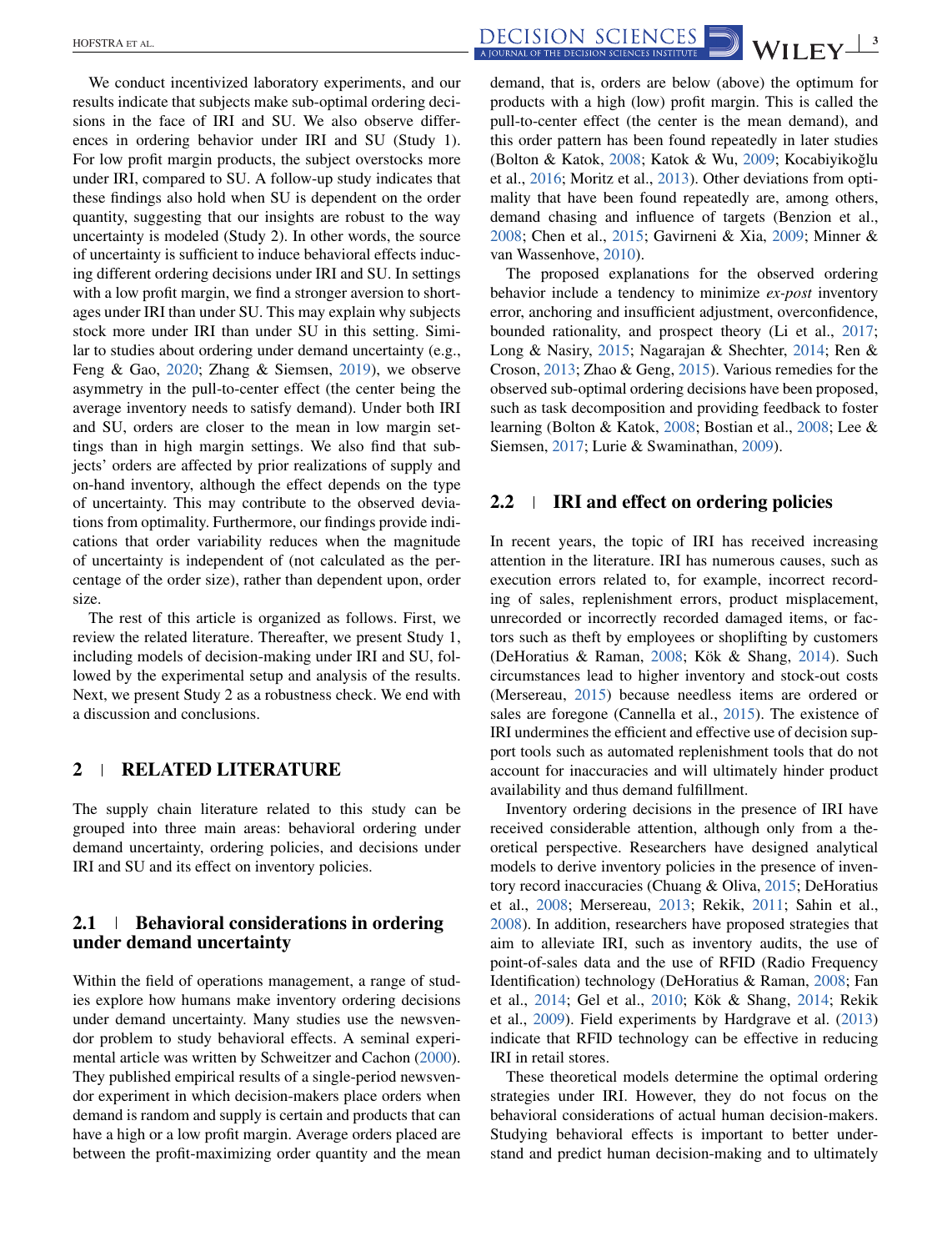anticipate behavioral effects to improve decision-making. Zhu et al. [\(2013\)](#page-15-0) incorporate risk aversion in their model of a newsvendor who faces IRI. The authors derive optimal ordering policies and study the effect of conducting audits and using RFID to reduce shrinkage. However, they do not investigate actual ordering decisions under IRI. In fact, to the best of our knowledge, no previous work empirically studies how IRI affects actual inventory replenishment/ordering decisions.

# **2.3 Ordering policies and decisions under SU**

In this study, we focus on operational SU, which reflects the risk that the quantity delivered is a random fraction of the quantity ordered. This risk can be caused by various factors, such as quality issues or supplier unreliability (Burke et al., [2009\)](#page-13-0). The associated uncertainty hinders firms from matching supply with demand accurately (Xu & Lu,  $2013$ ), which is important to avoid stock-outs, associated opportunity costs, or discounts required to sell overstock (Burke et al., [2009\)](#page-13-0).

With respect to ordering decisions under SU, researchers have predominantly used prescriptive models to characterize optimal ordering strategies (e.g., Burke et al., [2009;](#page-13-0) Inderfurth & Kelle, [2011;](#page-14-0) Merzifonluoglu & Feng, [2013;](#page-14-0) Xu & Lu, [2013\)](#page-15-0). Researchers most often model SU as a stochastically proportional yield in which the quantity received is dependent upon the quantity ordered (Yano & Lee, [1995\)](#page-15-0). Uncertainty can also be modeled in an additive manner when the quantity received is independent of the quantity ordered (e.g., Dada et al., [2007;](#page-13-0) Keren, [2009;](#page-14-0) Rekik et al., [2007\)](#page-14-0). These theoretical models determine expected profit-maximizing orders when supply is uncertain. However, the experimental results of actual ordering decisions under demand uncertainty show that subjects make decisions that deviate from the profitmaximizing quantity. Inspired by these results, researchers have recently started to incorporate behavioral considerations into their theoretical models. For instance, researchers have made efforts to improve analytical models by modeling riskaverse decision-makers who face stochastic supply in singleand multi-supplier settings (e.g., Giri, [2011;](#page-14-0) Liu et al., [2014;](#page-14-0) Ma et al., [2016;](#page-14-0) Shu et al., [2015\)](#page-14-0). Such models indicate that risk- and loss-aversion reduces orders placed at unreliable suppliers.

Only recently, empirical research on ordering behavior under SU has started to emerge. One of the few studies in this domain is that of Käki et al.  $(2015)$ , who use behavioral experiments in which subjects face SU in addition to demand uncertainty. The authors find ordering patterns similar to prior newsvendor experiments: under-ordering in high profit margin products and over-ordering low profit margin products. Our SU setting adopts a similar ordering task but considers settings in which demand is known to disentangle the effect of SU from that of demand uncertainty. In addition, we study ordering decisions under IRI and compare them with ordering decisions under SU to explore behav-

ioral differences elicited by these two sources of inventory uncertainty.

Gurnani et al. [\(2014\)](#page-14-0) and Kalkanci [\(2017\)](#page-14-0) focus on ordering decisions in single-period settings with two suppliers who have different cost and risk profiles. They study how subjects diversify their orders between the two suppliers. Their laboratory results indicate that subjects diversify their orders more evenly between the two suppliers than the theoretical optimum would suggest. Craig et al. [\(2016\)](#page-13-0) use field data to study the effect of supplier reliability in terms of supplier inventory service levels. They find that stock-outs at suppliers increase retailer orders in the short term but decrease orders in the long term. Similar to Gurnani et al. [\(2014\)](#page-14-0) and Kalkanci [\(2017\)](#page-14-0), we consider single-period settings. Our ordering task includes one supplier while comparing ordering decisions under two different types of uncertainty.

SU has also been studied in contexts other than the newsvendor problem. Researchers have also considered multistage supply chains, for example, using the beer game (e.g., Ancarani et al., [2013;](#page-13-0) Niranjan et al., [2011;](#page-14-0) Sarkar & Kumar, [2015\)](#page-14-0). For example, Ancarani et al. [\(2013\)](#page-13-0) use the beer game in their experiments to explore the effect of uncertainty when supplies arrive (modeled by stochastic lead times) on ordering decisions. The researchers observe that for each but the retailer echelon, orders are higher in settings with only lead time uncertainty than in settings with only demand uncertainty. The authors suggest that this observation implies that subjects perceive a higher need to mitigate lead time uncertainty by increasing stock levels than to do so under demand uncertainty. Sarkar and Kumar [\(2015\)](#page-14-0) use the beer game in their experiments to study the effect of sharing disruption information in a supply chain. They find that supply disruptions (a sudden period in which an echelon is prevented from normal operations, that is, fulfilling demand, placing orders, and delivering replenishment items) might cause higher order variability but that this variability can be reduced by sharing information about disruptions. In contrast to Ancarani et al. [\(2013\)](#page-13-0) and Sarkar and Kumar [\(2015\)](#page-14-0), we consider ordering decisions in a single supply chain stage where we operationalize uncertainty in supply as uncertainty in the quantity received.

## **3 STUDY 1**

#### **3.1 Models of IRI and SU**

## 3.1.1 Setting

Consider a decision-maker, for example, a retailer, who places an order to satisfy his demand. He has initial inventory on-hand. For simplicity, we assume that the retailer places orders in each period. Demand for the product is deterministic, but the retailer faces either IRI or SU. Therefore, every period, his ordering decision involves the trade-off between lost sales when ordering too little and excess inventory when ordering too much.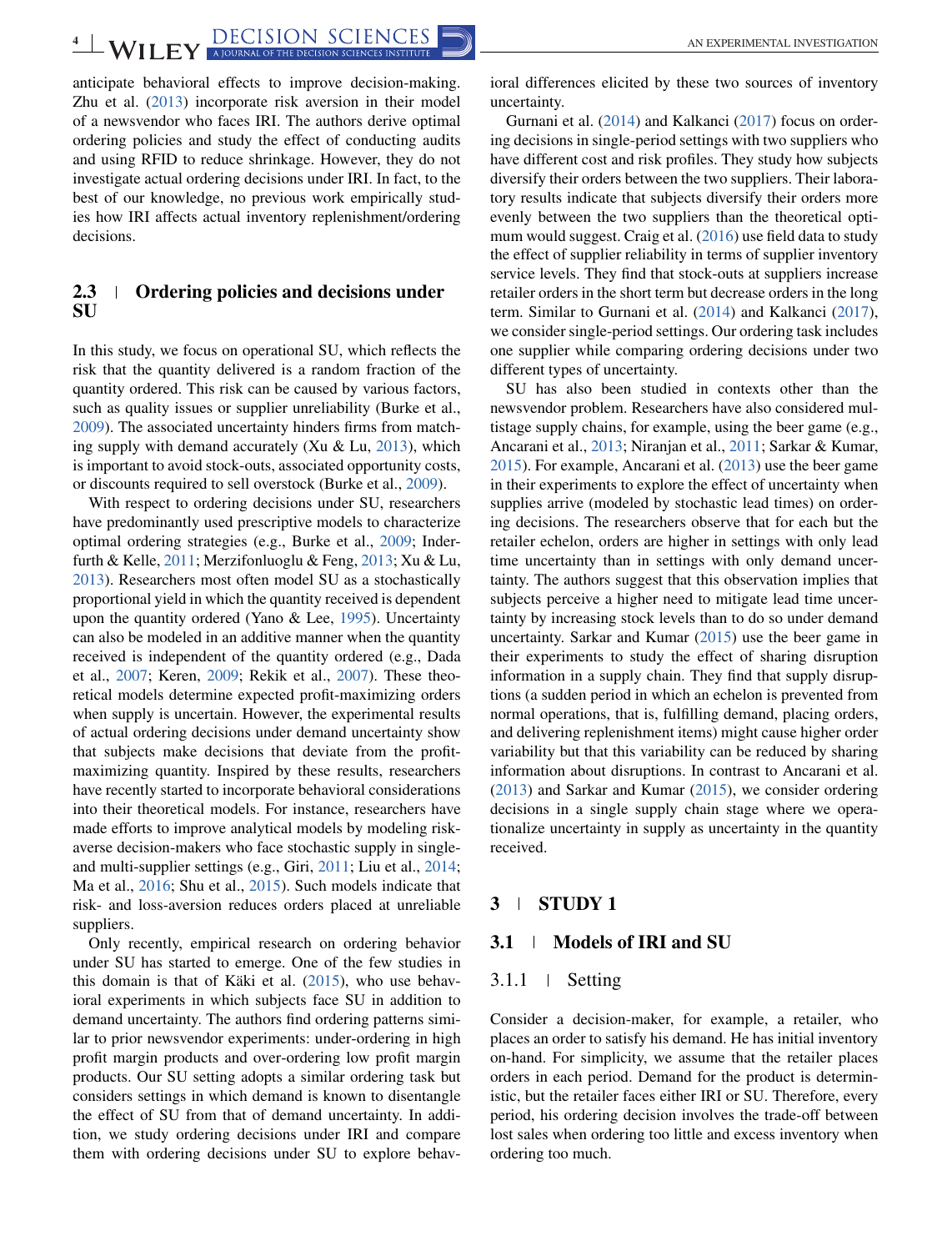Demand is known and indicated by *D*. The retailer's onhand inventory is denoted by *I* and his order to his supplier by *q*. We assume that  $I < D$ . Furthermore, the unit purchasing cost is denoted by *c*, and the sales price is denoted by *p*. The total inventory available to fulfill demand *W* consists of the actual quantity in the warehouse (known with certainty under SU, random under IRI) and the quantity received (random under SU, known under IRI). At the end of the period, for any leftover inventory, the retailer incurs a cost, reducing the value of each leftover unit to its salvage value  $s$  (i.e.,  $s < c$ ). The cost of overstocking is the purchasing cost minus the salvage value at the end of the period, that is,  $(c - s)$ . On the other hand, a shortage of inventory results in lost sales. Hence, the cost of understocking is the retailer's profit margin, that is,  $(p - c)$ . Next, we present the models developed for the two settings: IRI and SU.

# 3.1.2 IRI model

Under IRI, the actual level of starting (on-hand) inventory is uncertain. It is given by  $I + Z$ , the sum of the recorded inventory *I* and a random variable *Z*, with known cumulative distribution  $F(z)$ , density function  $f(z)$ , and support  $[z, \overline{z}]$ , where  $z \geq -I$  (the actual on-hand inventory cannot be smaller than zero). If  $\bar{z} \leq 0$ , the actual on-hand inventory can only be lower than the recorded inventory level, but if  $\bar{z}$  > 0, the actual on-hand inventory could be higher than the recorded inventory level. For example, if  $z = -40$  and  $\overline{z} =$ 40, the actual on-hand inventory level can be up to 40 units more or less than the recorded inventory level. The quantity the decision-maker receives is equal to the ordered quantity *q*. Therefore, the total inventory the decision-maker has available to satisfy demand is  $W_{IRI} = I + Z + q$ . The decisionmaker's profit is

$$
\Pi(q) = pMin [D, W_{IRI}] + sMax [W_{IRI} - D, 0] - cq. (1)
$$

The decision maker's profit consists of the revenue from sales plus possible salvage value minus the purchasing costs. We consider the purchasing cost of the order placed rather than (also) the cost of on-hand inventory (that was ordered in a previous period). This is in line with what buyers take into account in practice. The decision-maker's expected profit is given by

$$
E\left[\Pi(q)\right] = p \int_{D-I-q}^{\bar{z}} Df(z) dz + p \int_{\bar{z}}^{D-I-q} (I + Z + q) f(z) dz
$$
  
+ 
$$
s \int_{D-I-q}^{\bar{z}} ((I + Z + q) - D) f(z) dz - cq.
$$
 (2)

Revenue consists of sales of inventory (*D* if  $W_{IRI} > D$  or  $W_{IRI}$  if  $W_{IRI}$  < *D*) and the salvage value obtained from selling (or transferring to the next period) excess inventory (*WIRI* − *D* if  $W_{IRI} > D$ ) at the end of the current selling period. Costs

are based on the ordered quantity. Because *q* is deterministic, costs are certain. The optimal order quantity *q*<sup>∗</sup> is obtained by taking the first-order derivative, that is,

$$
\frac{\partial E\left[\Pi\left(q\right)\right]}{\partial q} = (p-s)F(D-I-q) + s - c,\tag{3}
$$

and equating it to zero. The second-order derivative with respect to  $q$  is negative (see Appendix A). Therefore, the expected profit function is concave in *q*, and the first-order condition is sufficient for optimality. The optimal order quantity  $q^*$  for any distribution of *Z* is given by

$$
F(D - I - q^{*}) = \frac{(c - s)}{(p - s)} = 1 - \frac{(p - c)}{(p - s)}.
$$
 (4)

Under IRI and deterministic demand, the optimal order quantity is the quantity that ensures that the probability that  $W_{IRI}$  < *D* equals the ratio  $\frac{(c-s)}{(p-s)}$ . This ratio is the complement of the well-known critical ratio. In the standard newsvendor problem (stochastic demand, deterministic supply), the ratio  $\frac{(p-c)}{(p-s)}$  represents the optimal probability to fully satisfy demand, balancing the cost of having too little inventory with that of having excess inventory. Intuitively, as the critical ratio increases, *q*<sup>∗</sup> will also increase.

## $3.1.3$  | SU model

Under SU, the quantity received is uncertain. Similar to the IRI model, we model SU with a random variable *U* with known cumulative distribution  $F(u)$ , density function  $f(u)$ and support  $[u, \bar{u}]$ , where  $u \ge -q$ . Under SU, the quantity received is given by  $q + U$  (additive uncertainty similar to the IRI model, for consistency and comparison purposes). Hence, uncertainty is independent of the order quantity. In practice, it is arguably more likely that the uncertainty in supply depends on the order size. Therefore, we conduct a followup study modeling SU dependent on order size and conduct additional experiments as a robustness check (see Study 2 section). Under SU, if  $\bar{u} \leq 0$ , the quantity received can only be lower than the ordered quantity, but if  $\bar{u} > 0$ , the quantity received could be higher. Receiving more than ordered may be less common than receiving less than ordered. However, it does occur in fashion, for instance, as a result of batch quantities that maximize the use of raw materials in the cutting process (Degraeve et al., [2002\)](#page-13-0) or in other industries that have bulk production (e.g., animal feed or iron manufacturing; Verderame & Floudas, [2009\)](#page-15-0). Because *I* is known with certainty in this situation, the total inventory available for sale  $W_{SU} = I + U + q$ . The decision-maker's profit is:

$$
\Pi (q) = pMin [D, W_{SU}]
$$
  
+  $sMax [(W_{SU}) - D, 0] - c (U + q)$ . (5)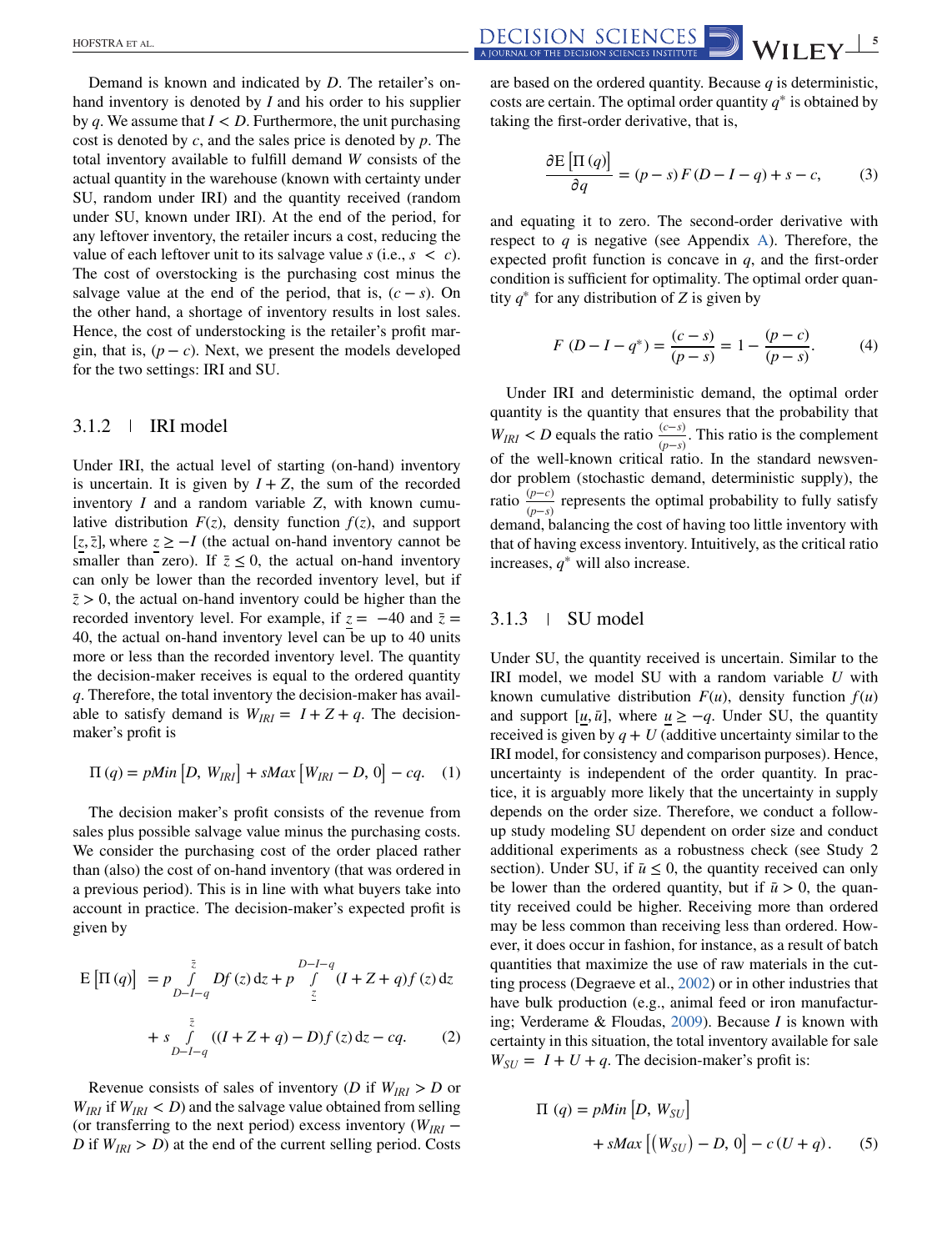The decision-maker's profit is based on sales revenue and salvage value minus the cost of the quantity received. In practice, it is not uncommon in fashion retail for buyers to pay for the quantity they receive. For instance, the retailer considered in this research indicated that they pay for all the deliveries they receive since the deviations in quantities received from quantities ordered are not very large.

$$
E\left[\Pi(q)\right] = p \int_{D-I-q}^{\overline{u}} Df(u) du + p \int_{\underline{u}}^{D-I-q} (I + U + q)f(u) dz
$$
  
+ 
$$
s \int_{D-I-q}^{\overline{u}} ((I + U + q) - D)f(u) du
$$
  
- 
$$
c \int_{\underline{u}}^{\overline{u}} (U + q)f(u) du.
$$
 (6)

As before, revenue is made up of sales of inventory (*D* if  $W_{SU} > D$ , or  $W_{SU}$  if  $W_{SU} < D$ ) and salvage value obtained from selling excess inventory, if any,  $(W_{SII} - D$  if  $W_{SII} > D)$ at the end of the selling period. Unlike manufacturing settings in which costs are a function of some known amount of input (hence, costs are certain), in our inventory setting, costs are based on the uncertain quantity received (Dada et al., [2007;](#page-13-0) Yano & Lee, [1995\)](#page-15-0). If quantities received are uncertain, there is uncertainty associated with the total purchase costs of the items ordered because companies typically only pay for what has been received. Total costs, therefore, increase (decrease) if the quantity received is higher (lower) than the ordered quantity. The optimal order quantity *q*<sup>∗</sup> is obtained by taking the first-order derivative, that is,

$$
\frac{\partial E\left[\Pi\left(q\right)\right]}{\partial q} = (p - s) F(D - I - q) + s - c,\tag{7}
$$

and equating it to zero. The second-order derivative with respect to  $q$  is negative (see Appendix A). Therefore, the expected profit function is concave in *q*, and the first-order condition is sufficient for optimality. The optimal order quantity  $q^*$  for any distribution of *U* is given by

$$
F(D - I - q^*) = \frac{(c - s)}{(p - s)} = 1 - \frac{(p - c)}{(p - s)}.
$$
 (8)

For the IRI model, the optimal order quantity is the quantity that ensures that the probability that  $W_{SU}$  < *D* is equal to the ratio  $\frac{(c-s)}{(p-s)}$ .

#### **3.2 Behavioral considerations**

We know from experimental studies on ordering decisions in situations with demand uncertainty that humans place orders that deviate from the expected profit-maximizing choice due to, among others, the pull-to-center effect and demand chas-

ing (Benzion et al., [2008;](#page-13-0) Bolton & Katok, [2008;](#page-13-0) Bostian et al., [2008;](#page-13-0) Schweitzer & Cachon, [2000\)](#page-14-0). Recent studies on SU have also observed sub-optimal ordering decisions. For instance, under demand and SU, Käki et al. [\(2015\)](#page-14-0) also observed the pull-to-center effect and demand chasing. Gurnani et al. [\(2014\)](#page-14-0) observed that under dual sourcing, subjects anchor their orders to the point where the expected supply matches demand. Kalkanci [\(2017\)](#page-14-0) observed that in such situations, subjects may even place orders that are above customer demand (quantity hedging).

Following these findings, we expect sub-optimal ordering decisions when there is uncertainty in the total inventory available to satisfy demand, either due to SU or IRI. Based on the behavioral literature of ordering under demand uncertainty, we also expect a pull-to-center effect in orders under inventory uncertainty, where the center is the average (additional) inventory needed to satisfy demand. In particular, we expect orders to be below (above) optimal and above (below) the average additional inventory needed in high (low) margin settings.

Additionally, it has been shown that subjects attach a psychological cost to having leftovers and shortages (Ho et al., [2010\)](#page-14-0). However, subjects value leftovers and shortages differently, affecting ordering decisions (Becker-Peth et al., [2013;](#page-13-0) Castaneda & Gonçalves, [2018;](#page-13-0) Schiffels et al., [2014\)](#page-14-0). In our study, there are differences in the sources and framing of uncertainty under SU and IRI (uncertainty in external supplies versus internal on-hand inventory). Perhaps the source of uncertainty affects the psychological cost attached to leftovers and shortages, in turn affecting ordering decisions. Hence, we conjecture that there are differences in ordering behavior under SU and IRI. However, because our empirical understanding of the context is rather limited, we refrain from theorizing upfront about the direction of these differences through formal hypotheses. We take an exploratory approach instead. We start by analyzing and comparing the observed ordering decisions under the two settings and with standard theory predictions and then propose possible behavioral explanations for the observed ordering patterns. In the next section, we discuss the setup of our experiments. Thereafter, we assess the influence of prior realizations of uncertainty on ordering decisions.

### **3.3 Experimental design**

The experimental design consists of four treatments (see Table [1\)](#page-6-0). The treatments differ in terms of the type of uncertainty and the profit margin of the products, denoted by *XY*. *X* indicates the type of uncertainty and can be *I* (in the case of IRI) or *S* (in the case of SU). *Y* indicates the profit margin and can be *H* (in the case of a high profit margin) or *L* (in the case of a low profit margin).

We employed a between-subjects design in which participants experienced only one of the four treatments. We conducted two sets of experiments (two data collection periods). In each set of experiments, we ran the four treatments. The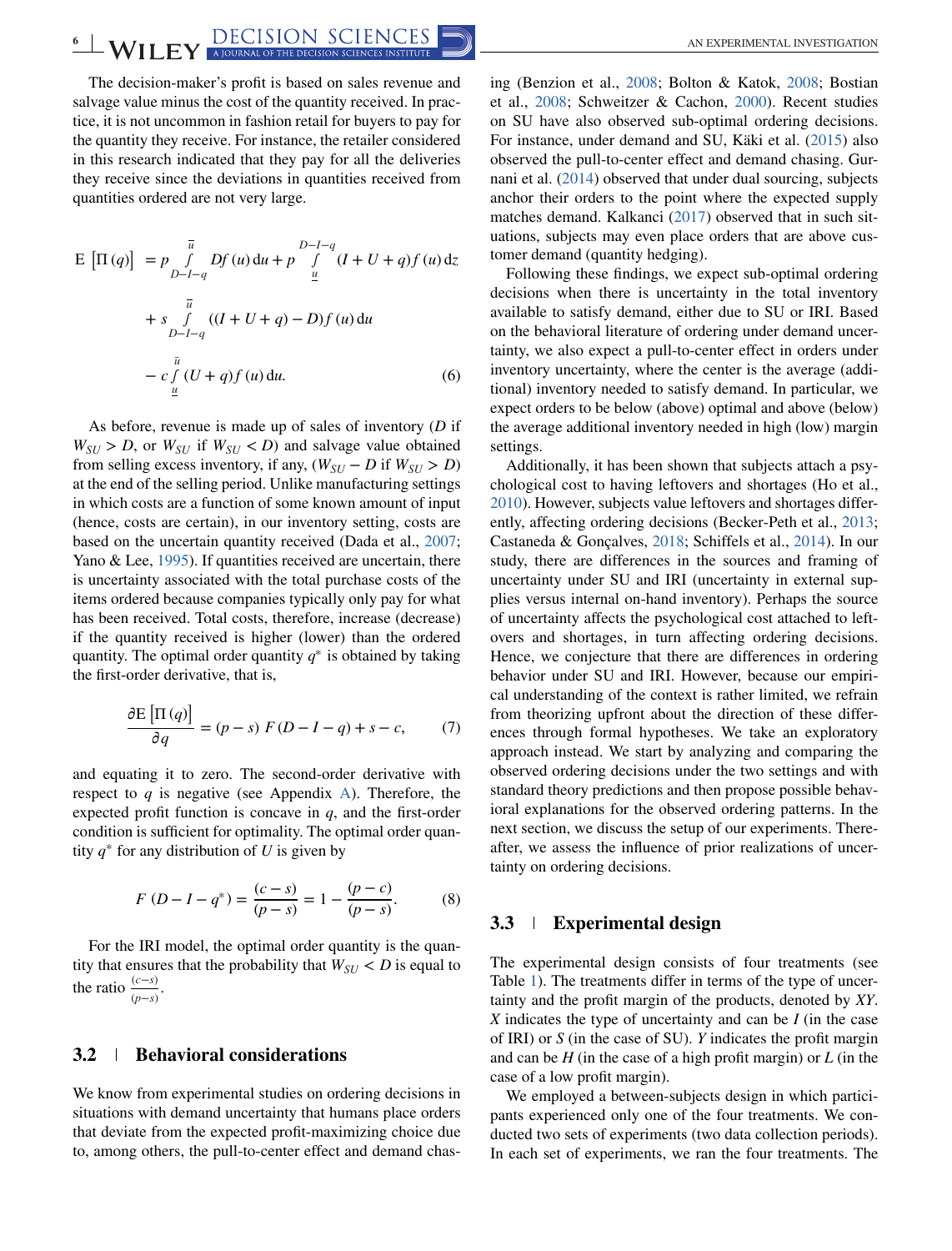<span id="page-6-0"></span> $\frac{\text{DECISION SCIENCES}}{\text{A IQURNA OF THE DECISION SCIENCES}}$  **WILEY** 

#### **TABLE 1** Summary of treatments—Study 1

|                  |                                   |                            | No. of subjects                 |                           |              |
|------------------|-----------------------------------|----------------------------|---------------------------------|---------------------------|--------------|
| <b>Treatment</b> | <b>Type of uncertainty</b>        | Profit margin <sup>*</sup> | <b>First set of experiments</b> | Second set of experiments | <b>Total</b> |
| <b>IH</b>        | Inventory record inaccuracy (IRI) | High                       |                                 |                           | 30           |
| IL               | IRI                               | Low                        |                                 | 15                        | 30           |
| <b>SH</b>        | Supply uncertainty (SU)           | High                       | 18                              | 12                        | 30           |
| <b>SL</b>        | SU                                | Low                        | 18                              | 13                        | 31           |

(IH = Inventory Record Inaccuracy and High profit margin; IL = Inventory Record Inaccuracy and Low profit margin; SH = Supply uncertainty and High profit margin; SL = Supply uncertainty and Low profit margin)

\*High: ratio  $\frac{(c-s)}{(p-s)} = 0.25$ , and low: ratio  $\frac{(c-s)}{(p-s)} = 0.75$ .

first set of experiments consisted of 22 sessions and included 64 subjects. The second set of experiments consisted of eight sessions and included 57 subjects. A total of 121 subjects participated in the experiments. Subjects could sign up individually for the sessions. Table 1 indicates the number of subjects per treatment. The male–female ratio in the experiment was 59% male versus 41% female.

We use the following parameterization of our treatments. Customer demand is  $D = 100$  units and the starting inventory  $I = 50$  units. Furthermore, we use the same sales price and salvage value as Schweitzer and Cachon  $(2000)$ , that is,  $p =$ 12 and *s* = 0, respectively. Similar to Schweitzer and Cachon [\(2000\)](#page-14-0), we consider a high and a low profit margin product with per unit purchasing costs of  $c_H = 3$  and  $c_L = 9$ , respectively. To simplify the task, we set  $s = 0$ , and we assume that *U* and *Z* are zero mean uniformly distributed random variables with support [−10, 10]. The uniform distribution is common in experiments of ordering under uncertainty; see, for example, Schweitzer and Cachon [\(2000\)](#page-14-0), Gurnani et al. [\(2014\)](#page-14-0), Käki et al. [\(2015\)](#page-14-0), and Ancarani et al. [\(2016\)](#page-13-0). With this parameterization, optimal order quantities are the same for a given profit margin across both types of uncertainty  $(q_H^* = 55 \text{ and } q_L^* = 45)$ . That is, the optimal order quantity under IRI can be written as  $q^* = D - I - z - (\overline{z} - z) \frac{(c-s)}{s}$  $\frac{(c-s)}{(p-s)}$ . Similarly, the optimal order quantity under SU can be written as  $q^* = D - I - \underline{u} - (\overline{u} - \underline{u}) \frac{(c-s)}{(s-s)}$ (*p*−*s*) . Potential differences between SU and IRI settings can therefore be attributed to behavioral factors. Because of the chosen parameters, subjects do not experience a loss even when they place an order as large as the maximum amount they could sell. Hence, loss aversion is not a concern in our settings.<sup>1</sup> In addition, although realizations of *Z* and *U* differ across the 22 rounds played, subjects experience the same sequence of realizations. In this way, we account for the potential effects of random differences in inventory positions, enabling comparisons between treatments and subjects.

The treatments were programmed in z-Tree (Fischbacher, [2007\)](#page-14-0). The first set of experimental sessions was conducted in a laboratory at a European Business School. Participants in the experiment were second-year bachelor students in Business Administration who obtained one research credit for par-

ticipating in the experiment, provided they carefully followed the instructions. To incentivize subjects to do their best, we applied the lottery principle (De Véricourt et al., [2013\)](#page-13-0). After all experimental sessions of the study were finished, out of all participants, five students were randomly selected to receive vouchers (a shopping coupon that could be spent in a variety of stores) of a value proportional to the profit they made during the 20 experimental rounds played (so excluding the two trial rounds) with a maximum of 50 euros. All subjects were informed about this random selection for compensation at the start of the experiments. The second set of experimental sessions was conducted in the laboratory at another European Business School. Participants were bachelor's and master's students in Business Studies. These subjects all received a monetary payment for participation in the experiment, which included a participation fee of 5 euros and a payment proportional to the profit they made during the 20 experimental rounds. The average subject compensation was 9.30 euros.

The use of students in laboratory experiments is common for pragmatic reasons (e.g., ease of access, incentive compatibility through economic rewards) and can be justified when the experimental task does not require in-depth knowledge of a particular context (Eckerd et al., [2021\)](#page-14-0). Some existing evidence suggests that student decision strategies are similar to those of professionals in operations tasks (Lonati et al., [2018\)](#page-14-0). Especially, the decision task in this study is relatively simple, a single period ordering decision under uncertainty on the supply side. The dynamics and complexity of this task resemble the newsvendor game under demand uncertainty, where prior studies have shown that managers' and students' ordering behavior is qualitatively similar (Bolton et al., [2012\)](#page-13-0).

At the start of all sessions, subjects received an instruction sheet explaining the setting supported by illustrative examples and then played the "Inventory Ordering Game" for 22 rounds in total, including two trial rounds (see Appendix B for the instructions on the Inventory Ordering Game). Subjects were told that they could receive up to 10 units more or less than their order (or have up to 10 units more or less than the reported level of inventory in stock), supported by an example on how to compute the minimum and maximum possible available inventory and an explanation that any quantity between the limits is equally likely. The experiment facilitator also indicated verbally that rounds are independent; uncertainty is independent of the rounds, and any leftover

<sup>&</sup>lt;sup>1</sup> Under the common assumption that the subject's reference point is zero in each round.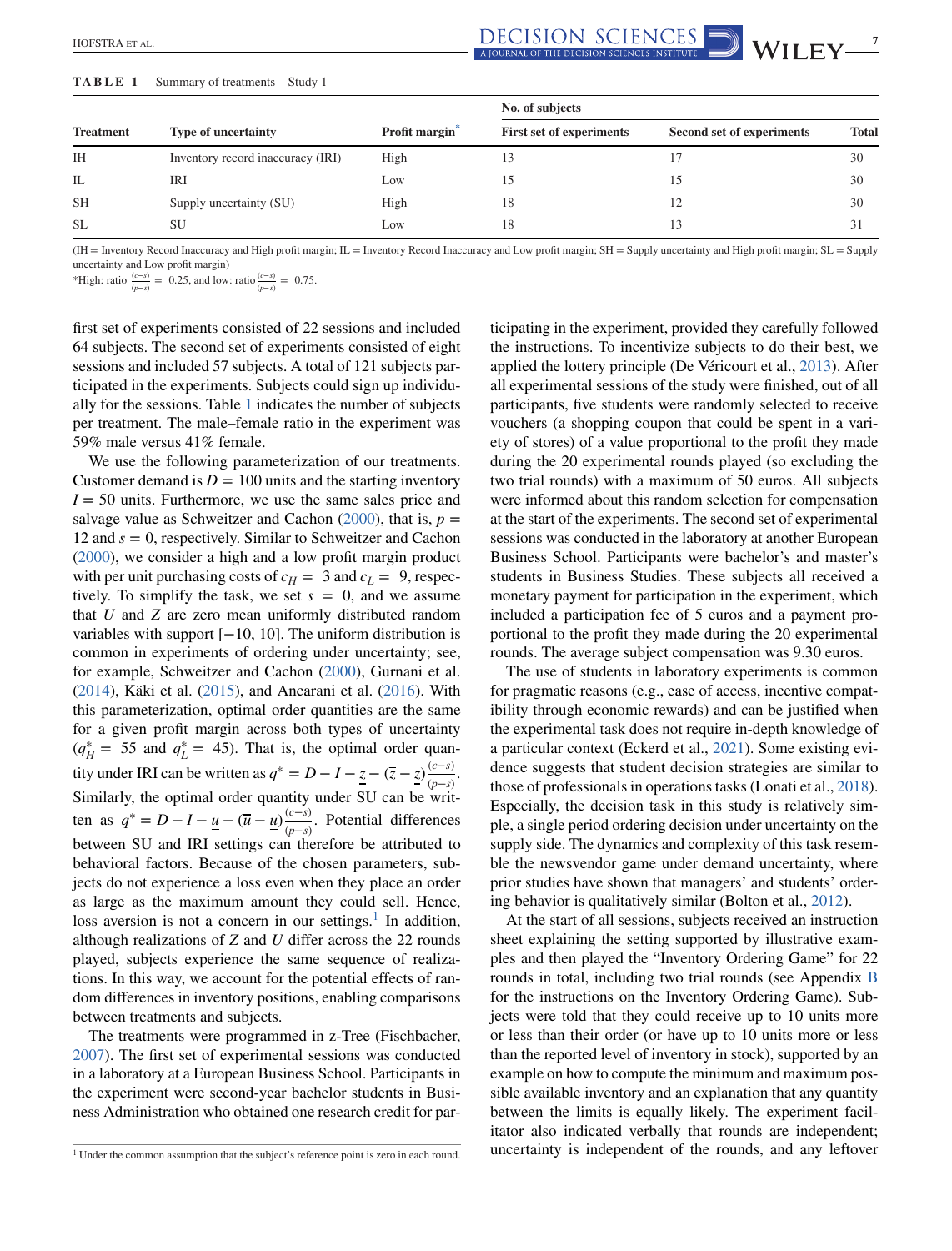**TABLE 2** Average order placed in each treatment standard deviations  $(\sigma)$  and median  $(M)$  in parentheses—Study 1

|           | Average order quantity $(\sigma, M)$       |                                           |  |
|-----------|--------------------------------------------|-------------------------------------------|--|
|           | High profit margin $(q^* = 55)$            | Low profit margin $(q^* = 45)$            |  |
| IRI       | 53.29 ( $\sigma = 2.84, M = 53.50^{***}$ ) | 51.28 ( $\sigma = 3.53, M = 52.28***$ )   |  |
| <b>SU</b> | 53.48 ( $\sigma = 3.63, M = 53.83$ )       | $48.25$ ( $\sigma = 5.08, M = 47.35***$ ) |  |

\*\**p* < 0.05;  $***p<0.01$ .

inventory at the end of a round cannot be taken to the next round. Subjects were told that the game would contain up to 25 rounds to avoid potential end-of-game effects. Subjects were not allowed to communicate with each other but could make notes using pen and paper. At the end of each round, the results are shown, including the quantity received/actual starting inventory, ordered quantity, total inventory, sales and profit (see Appendix C for screenshots of the inventory ordering game). At the end of the game, subjects filled out a post-game questionnaire in which they were asked to describe their ordering strategy, explain their motivation, provide feedback and remarks about the experiment, and answer demographical questions. In addition, we included comprehension questions to check whether subjects understood the concepts used. Screenshots of the post-game questionnaire are shown in Appendix D.

## **3.4 Results**

In this section, we present descriptive statistics of the results. We also explore whether and how average ordering decisions compare across uncertainty settings (IRI vs. SU) and deviate from optimality and compare order variability across treatments.

Two subjects from treatment IH (treatment with Inventory record inaccuracy and High profit margin) were excluded from the analysis because their orders indicate that the subjects did not understand the game (they ordered less than the minimum amount they would ever need in the game or they ordered more than the maximum amount they may ever need), resulting in 28 subjects in treatment IH. Although the inclusion of these subjects would not influence our statistical results, doing so would lead to distorted averages and variances, which is undesirable.

Table 2 indicates the average order quantity placed in each of the treatments. As subjects make multiple ordering decisions, we take subjects' average orders for further computations and statistical testing (i.e.,  $N = 28$  for treatment IH, 30 for treatments IL (treatment with Inventory record inaccuracy and Low profit margin) and SH (treatment with Supply uncertainty and High profit margin), and 31 for SL (treatment with Supply uncertainty and Low profit margin). First, Wilcoxon rank-sum tests are performed per treatment to examine whether there is a significant difference between the average orders placed in this treatment in the first versus the second set of experiments (i.e., first vs. second data collection period). For none of the treatments, there was a

significant difference between the two sets of experiments  $(p > 0.05$  across treatments); hence, data from the two periods were combined for further analysis.

Next, Wilcoxon signed-rank tests are used to examine whether order quantities placed in each of the treatments are significantly different from the optimal order quantity. The test results are indicated in Table 2. Figure [2](#page-8-0) shows the ordering behavior throughout the experiment, with average orders per round under SU and IRI. Table 2 and Figure [2](#page-8-0) show that, on average, subjects place orders that are significantly different from the optimum across profit margins (53.29 units under IH ( $p = 0.0048$ ), 53.48 units under SH ( $p =$ 0.0410), 51.28 units under IL (*p* < 0.001), and 48.25 units under SL  $(p < 0.001)$ .<sup>2</sup> Similar to studies about ordering under demand uncertainty, we observe asymmetry in the pullto-center effect (with the center being the average inventory needs to satisfy demand). Orders are pulled to the center in low margin settings. In high margin settings, this effect is only observed under IRI. It is also observed that average orders placed in treatment IL are significantly higher than in treatment SL (Wilcoxon rank-sum test, *p* < 0.001). Orders placed under IL are also higher than the optimal order in the case of no uncertainty ( $q^* = 50$  if  $\overline{z} - z = 0$ ). Clearly, under the low profit margin, subjects overstock significantly more under IRI than SU.

#### **3.5 Ordering differences explained**

The experimental results presented above indicate (1) asymmetry in the observed pull-to-center effect and (2) larger order quantities under IRI than under SU for low profit margin products. Next, we examine these findings in more detail.

Prior studies have shown that subjects attach a psychological cost to having leftovers and shortages (Ho et al., [2010\)](#page-14-0). A difference in these psychological costs, that is, a difference in valuation of leftovers and shortages, has been shown to affect ordering decisions (Becker-Peth et al., [2013;](#page-13-0) Castaneda & Gonçalves, [2018;](#page-13-0) Schiffels et al., [2014\)](#page-14-0). We assess the valuation of leftovers and shortages under different profit margins and under SU and IRI to examine whether it may explain observed ordering differences.

We do so by estimating behavioral models of SU and IRI that consider the psychological costs of overstocking and

<sup>&</sup>lt;sup>2</sup> For all treatments, average orders are different from the mean of 50 units (Wilcoxon signed-rank tests,  $p < 0.001$ ,  $p = 0.0148$ ,  $p < 0.001$ , and  $p = 0.0023$  under IH, IL, SH, and SL, respectively).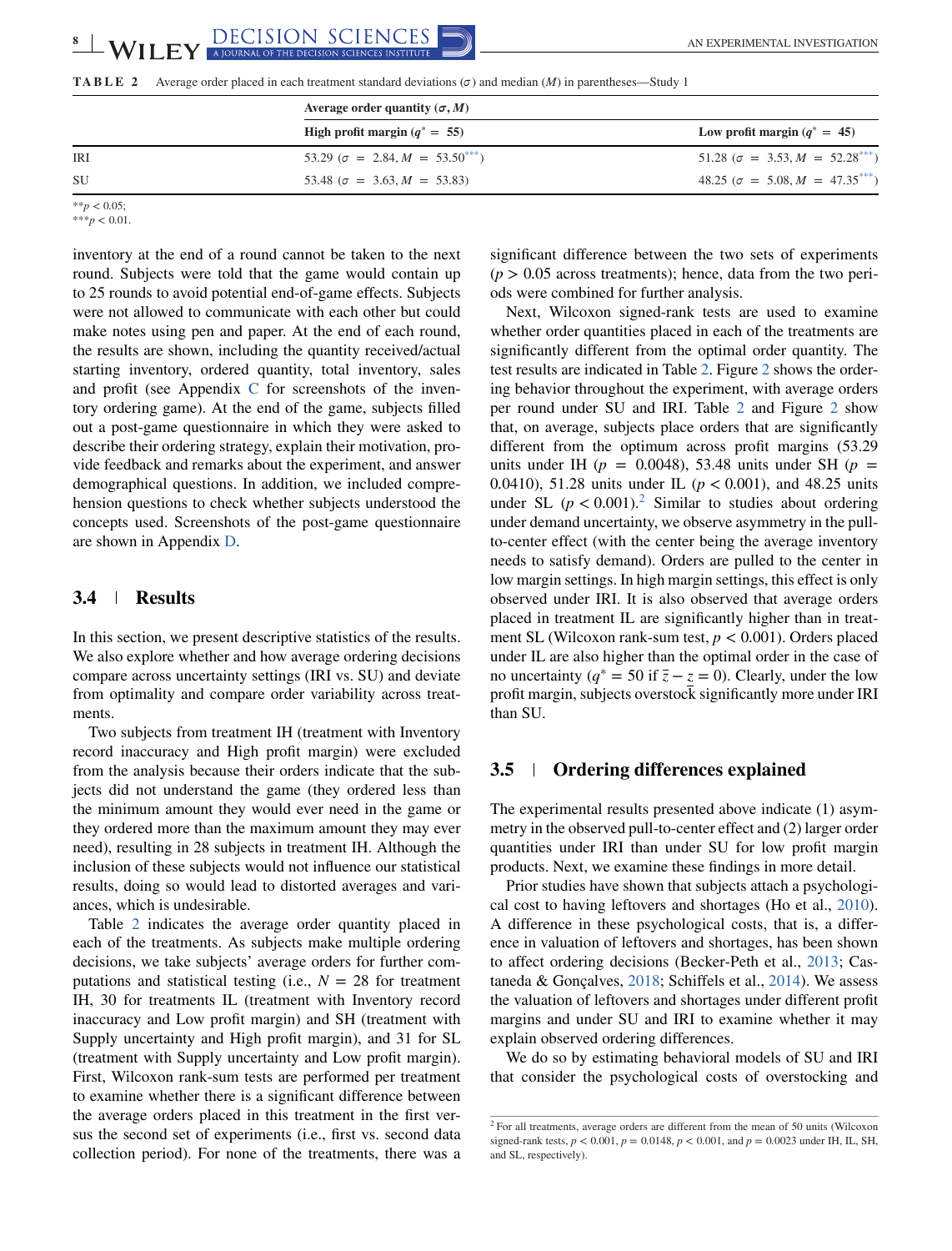<span id="page-8-0"></span>HOFSTRA ET AL. **1998 ALL AND REAL PROPERTY A LOURNAL OF THE DECISION SCIENCES MATTUTE MANIFE WITH**  $\blacksquare$  **WITH**  $\blacksquare$ 



**FIGURE 2** Average orders per round—Study 1

understocking and comparing these behavioral models with estimates of the basic models of SU and IRI without behavioral effects. Similar to Schiffels et al. [\(2014\)](#page-14-0), we model a biased assessment of the costs of overstocking and understocking by including the parameter  $\beta > 0$ .  $\beta$  indicates the weight subjects attach to the cost of understocking relative to the cost of overstocking.  $\beta = 1$  indicates that leftovers and shortages are weighted equally,  $0 < \beta < 1$  indicates leftover aversion, and  $\beta > 1$  indicates shortage aversion. The closer  $\beta$ is to one, the weaker the leftover/shortage aversion. This leads to the following behavioral model for IRI (see Appendix E for derivations):

$$
q_i^b = D - I - \underline{z} - (\overline{z} - \underline{z}) \frac{(c - s)}{\beta (p - c) + (c - s)} + \varepsilon_i, \qquad (9)
$$

and for SU

$$
q_i^b = D - I - \underline{u} - (\overline{u} - \underline{u}) \frac{(c - s)}{\beta (p - c) + (c - s)} + \varepsilon_i, \quad (10)
$$

where  $q_i^b$  represents the average order quantity of subject *i* under the behavioral model,  $\beta$  represents the weighting factor of the cost of understocking, uncertainty is uniformly distributed *Z*, *U* ∼ *Uniform* with  $\mu_Z = \mu_U = 0$ , and  $\varepsilon_i$  ∼  $N(0, \theta^2)$  is the error term. Following prior studies (Becker-Peth et al., [2013;](#page-13-0) Castaneda & Gonçalves, [2018\)](#page-13-0), we use maximum likelihood estimation to estimate the behavioral parameter. We estimate the following model:

$$
L(q|\beta,\theta) = \prod_{i=1}^{n} f(q_i^b; \beta, \theta).
$$
 (11)

Per treatment, we compare the basic model (where  $\beta$  = 1, i.e., there is no difference in the valuation of leftovers and shortages) with the behavioral model (where  $\beta > 0$ ). For all treatments, the log-likelihood ratio tests indicate that the behavioral models, which allow for a different valuation of leftovers and shortages, explain the data better than

the basic models without this behavioral effect. Under IRI,  $\chi^2(1)$  = 8.95 with *p* < 0.01 in the high margin setting and  $\chi^2(1) = 43.64$  with  $p < 0.001$  in the low margin setting. Under SU,  $\chi^2(1) = 5.00$  with  $p < 0.05$  in the high margin setting and  $\chi^2(1) = 10.92$  with  $p < 0.01$  in the low margin setting.

The estimation results of the behavioral models are shown in Table [3,](#page-9-0) where *LL* indicates the log-likelihood value. It can be seen that under the high profit margin  $\beta$  < 1 across uncertainty types. This indicates that subjects attach more weight to the cost of overstocking relative to the cost of understocking, that is, subjects are averse to leftovers. For the low profit margin,  $\beta > 1$  under both IRI and SU. This indicates that subjects attach more weight to the cost of understocking relative to the cost of overstocking, that is, subjects are averse to shortages. It can also be seen that the psychological cost of shortages under low margins is three to almost six times higher than the psychological cost of leftovers under high margins. This asymmetry in the valuation of shortages and leftovers can explain why the pull-to-center effect is observed particularly under low profit margins.

Next, we compare the uncertainty types. For the high profit margin, the closer  $\beta$  is to 0, the stronger the aversion to leftovers. Given that the average order quantities under IRI and SU are not significantly different under the high profit margin, we particularly look at the low profit margin. For the low profit margin, the closer  $\beta$  is to 1, the weaker the aversion to shortages. Therefore,  $\beta_{SU} < \beta_{IRI}$  indicates that subjects are more averse to shortages under IRI than under SU. Schweitzer and Cachon [\(2000\)](#page-14-0) refer to this as stock-out aversion. Perhaps stock-out aversion is stronger under IRI than under SU because of the source of uncertainty: Under SU, stock-outs can be attributed to external forces, whereas under IRI they imply one's own or internal failure. Perhaps this motivates subjects to place higher orders under IRI than under SU. However, if the source of uncertainty induces ordering differences, we would also expect differences in high margin settings. As we find no differences in high margin settings, further research is needed to examine this mechanism in more detail.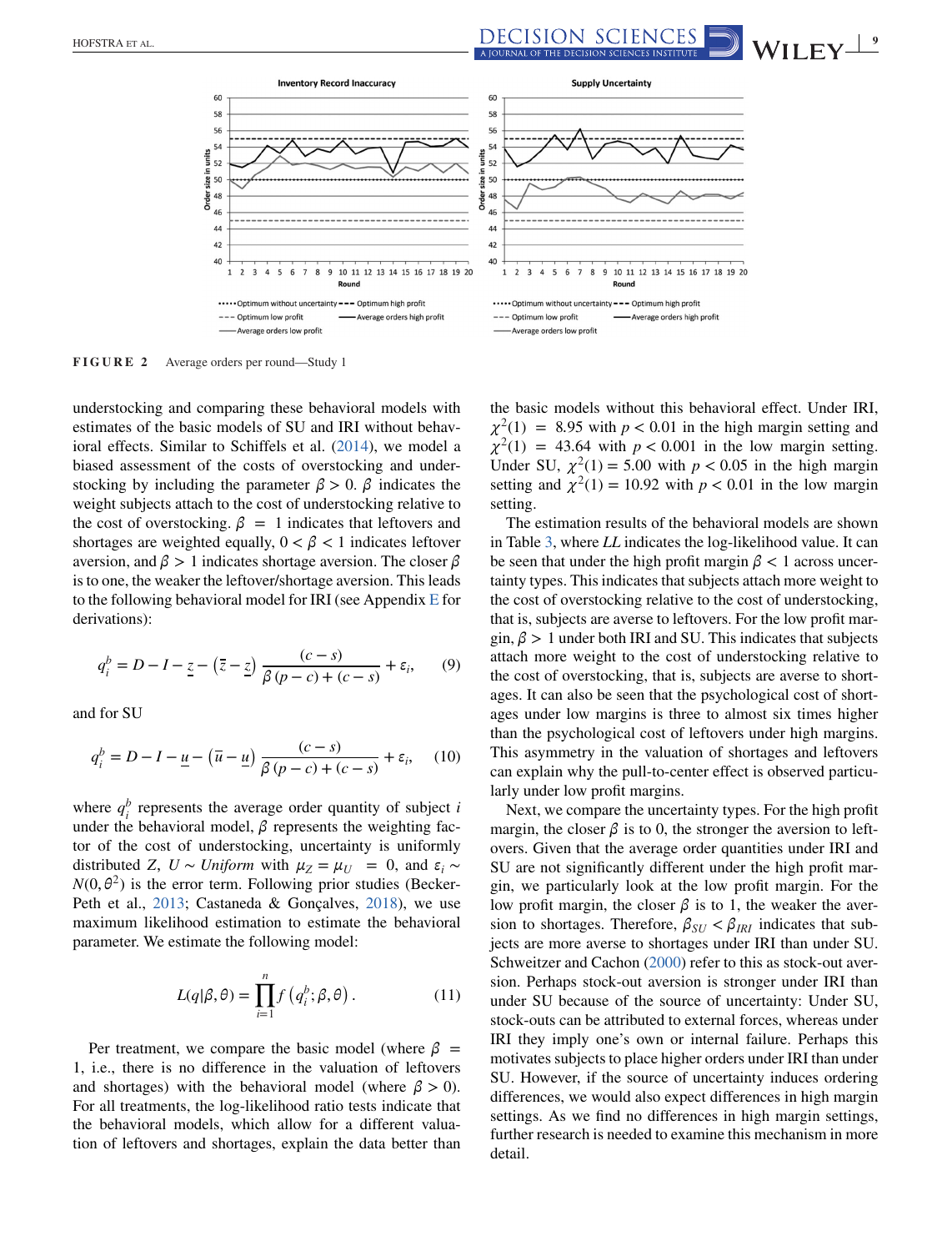<span id="page-9-0"></span>

**TABLE 3** Estimates of the behavioral model with standard deviations ( $\sigma$ ) in parentheses

|            | High profit margin     |                        | Low profit margin |                        |                        |       |
|------------|------------------------|------------------------|-------------------|------------------------|------------------------|-------|
|            |                        |                        | $-LL$             |                        |                        | $-LL$ |
| <b>IRI</b> | $0.66 (\sigma = 0.08)$ | $2.78 (\sigma = 0.37)$ | 43                | $3.88 (\sigma = 0.50)$ | $3.45 (\sigma = 0.45)$ |       |
| <b>SU</b>  | $0.69 (\sigma = 0.10)$ | $3.57 (\sigma = 0.46)$ |                   | $2.10 (\sigma = 0.39)$ | $5.00 (\sigma = 0.63)$ |       |

## **3.6 The influence of prior realizations of uncertainty**

Studies on ordering decisions under demand uncertainty have shown that prior realizations of demand affect subsequent ordering decisions (Bostian et al., [2008;](#page-13-0) Schweitzer & Cachon, [2000\)](#page-14-0). Demand chasing may contribute to observed deviations from the optimal order.

We examine whether subjects consider previous experiences of receiving more than ordered (actually having more on-hand inventory than what was reported) or receiving less than ordered (or actually having less on-hand inventory than what was reported) in their ordering decisions.<sup>3</sup> We use random effects linear regression, which controls for individual effects (Greene, [2003\)](#page-14-0), to regress the order placed by subject *i* at time *t* ( $q_{i,t}$ ) on, among others, the variables  $Less_{t-1}$  and *More* $_{t-1}$ , leading to the following regression model:

$$
q_{i,t} = \beta_0 + \beta_1 High margin + \beta_2 IRI + \beta_3 High margin * IRI + \beta_4 Less_{t-1} + \beta_5 Less_{t-1} IRI + \beta_6 More_{t-1} + \beta_7 More_{t-1} IRI + \beta_8 Round_t + \omega_i + \varepsilon_{it},
$$
\n(12)

where *Highmargin* refers to the high profit margin and *IRI* refers to the type of uncertainty being IRI.  $Less_{t-1}$ is  $Max(0, q_{i,t-1} - received_{t-1})$ , that is, the shortage in the amount received or actual on-hand inventory in the previous round, and  $More_{t-1}$  is  $Max(0, received_{t-1} - q_{i,t-1})$ , that is, the surplus in the amount received/actual on-hand inventory experienced in the previous round. We also include the interaction effects between *Less*<sub>t−1</sub> (and *More*<sub>t−1</sub>) and the uncertainty condition (*IRI*). The variable *Round*<sub>t</sub> indicates the effect of the decision round in the experiment to control for potential learning throughout the experiment. The error term  $\omega_i$  is the between-subject error accounting for individual heterogeneity, and  $\varepsilon_{it}$  is the within-subject error, which changes across individuals and with time.

The results are shown in Table 4. As expected, the profit margin and type of uncertainty affect ordering decisions (*p* < 0.001). In line with previous findings, the interaction effect between profit margin and uncertainty type is also significant  $(p = 0.005)$ , that is, the effect of profit margin on order size depends on the type of uncertainty. Experiencing a shortage in the previous round has a marginally significant impact on orders in the subsequent round ( $p = 0.075$ ), that is, it increases orders by 0.08 units. Experiencing a surplus in the previous round, on the other hand, has a marginally insignif-

| TABLE 4          |  | Impact of receiving/actually having less or more than |  |  |
|------------------|--|-------------------------------------------------------|--|--|
| ordered/reported |  |                                                       |  |  |

| <b>Variable</b>   | Coefficient | <b>Standard error</b> | <i>p</i> -value |
|-------------------|-------------|-----------------------|-----------------|
| Intercept         | 48.19       | 0.69                  | < 0.001         |
| High margin       | 5.18        | 0.87                  | < 0.001         |
| IRI               | 3.28        | 0.92                  | < 0.001         |
| High margin * IRI | $-3.48$     | 1.25                  | 0.005           |
| $Less_{t-1}$      | 0.08        | 0.04                  | 0.075           |
| $Less_{t-1}IRI$   | 0.017       | 0.05                  | 0.738           |
| $More_{t-1}$      | $-0.07$     | 0.05                  | 0.102           |
| $More_{t-1}IRI$   | $-0.16$     | 0.06                  | 0.011           |
| $Round_t$         | 0.00        | 0.02                  | 0.805           |

icant impact on orders in the subsequent round  $(p = 0.102)$ , that is, reducing orders by 0.07 units. Furthermore, whereas the interaction effect between *Less*<sub>t−1</sub> and the type of uncertainty is insignificant, the interaction between *More*<sub>t−1</sub> and uncertainty type is significant ( $p = 0.011$ ): Compared with SU, under IRI, subjects decrease their order by 0.16 units more when having experienced a surplus in the previous round. In other words, our findings indicate that the effects of chasing past realizations of supply or on-hand inventory depend on the type of uncertainty. It can also be seen that there is no significant effect of the round. Additional analysis of average orders of only the last third of rounds of the game (Round 14–20) shows that the averages per treatment are similar to the averages across all rounds, suggesting that there is no learning effect.

## **4 STUDY 2**

The SU model used above is based on uncertainty being independent of the order size. In other words, the magnitude of the uncertainty in supply does not relate to the order size. Arguably, in practice, the magnitude of the uncertainty faced likely has a relation to order size. Therefore, we conduct follow-up experiments in which we reformulate the SU model such that uncertainty is dependent on the order size. We refer to this model as the SU2 model. Similarly, we reformulate the IRI model (IRI2 model). Note that this change theoretically does not change the IRI model because the uncertain variable is a known parameter. However, the way uncertainty is presented to subjects may still induce behavioral effects.

<sup>&</sup>lt;sup>3</sup> We thank an anonymous reviewer for the suggestion to examine the effect of prior realizations of uncertainty.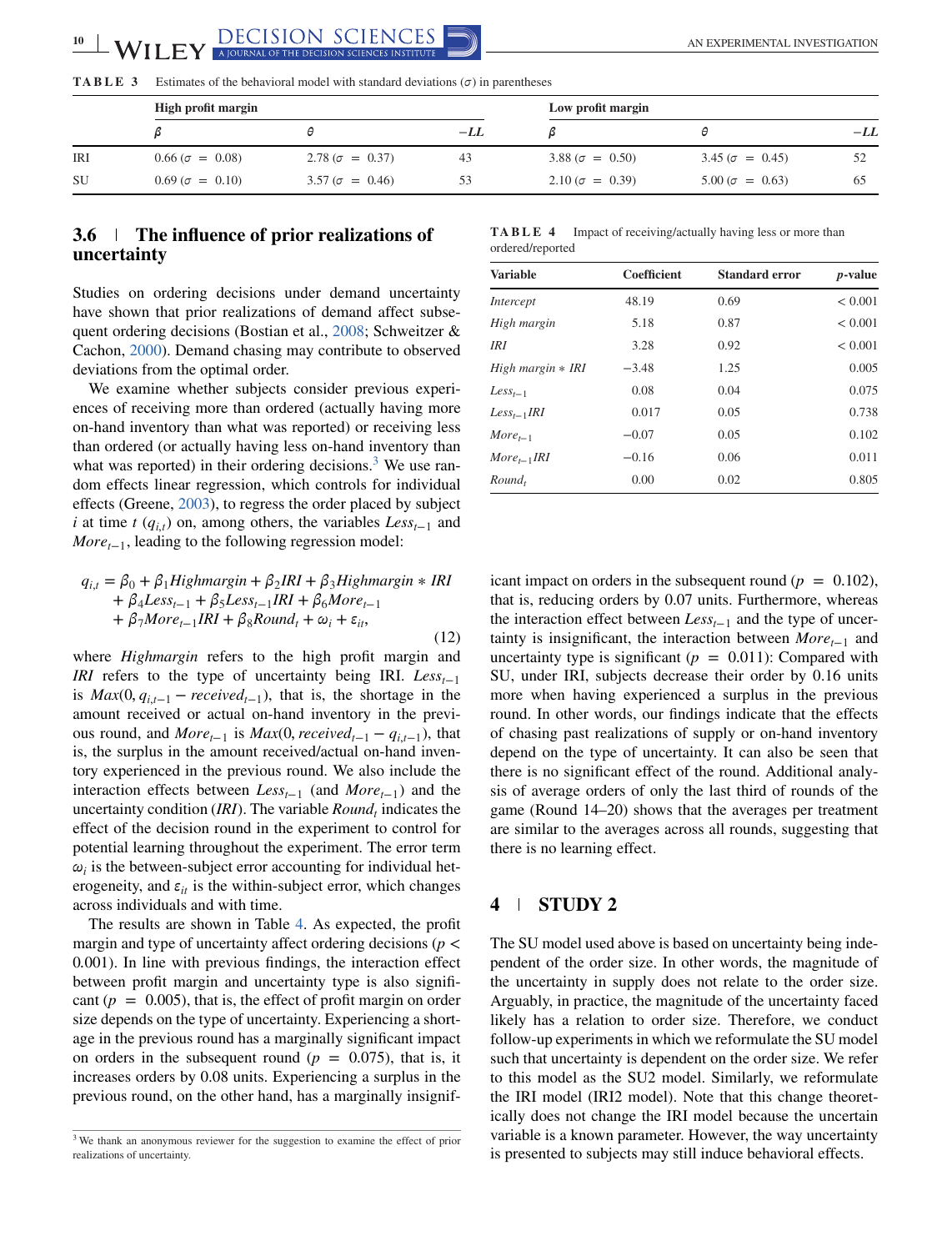# **4.1 SU2 model**

Under SU2, the quantity received is a random fraction of the ordered quantity and equals  $(1 + v)q$ , where *v* is a random variable with known cumulative distribution  $F(v)$ , density function  $f(v)$  and support [ $v, \bar{v}$ ], where  $v \ge -1$ . If  $\bar{v} \le 0$ , the quantity received can only be lower than the ordered quantity, but if  $\bar{v} > 0$ , the quantity received could be higher. For example, if  $v = -0.2$  and  $\bar{v} = 0.2$ , the quantity received can be up to 20% more or less than the quantity ordered. Because *I* is known with certainty, the total inventory available for sale  $W_{SU2} = I + (1 + v)q$ . The decision-maker's profit is

$$
\Pi(q) = pMin [D, W_{SU2}] + sMax [W_{SU2} - D, 0] - c (1 + v) q,
$$
 (13)

and his expected profit is given by

$$
E\left[\Pi(q)\right] = p \int_{\frac{D-1}{q}-1}^{\bar{v}} Df(v) dv + p \int_{\frac{D}{q}}^{\frac{D-1}{q}-1} (I + (1+v) q) f(v) dv
$$
  
+ 
$$
s \int_{\frac{D-1}{q}-1}^{\bar{v}} (I + (1+v) q - D) f(v) dv
$$
  
- 
$$
c \int_{\frac{V}{q}}^{\bar{v}} ((1+v) q) f(v) dv.
$$
 (14)

The optimal order quantity  $q^*$  is obtained by taking the first-order derivative, that is,

$$
\frac{\partial E\left[\Pi(q)\right]}{\partial q} = (p-s)\int_{\underline{v}}^{\frac{D-1}{q}-1} (1+v)f(v) dv
$$
  
+  $s - c \int_{\underline{v}}^{\overline{v}} (1+v)f(v) dv,$  (15)

and equating it to zero. The second-order derivative with respect to  $q$  is negative (see Appendix F). Therefore, the expected profit function is concave in *q*, and the first-order condition is sufficient for optimality. The optimal order quantity  $q^*$  for any distribution of *v* is given by

$$
F\left(\frac{D-I}{q^*} - 1\right) + E[v|v < \frac{D-I}{q^*} - 1]
$$
  
= 
$$
\frac{(c(1 + E[v]) - s)}{(p - s)} = 1 - \frac{(p - c(1 + E[v]))}{(p - s)}.
$$
 (16)

The optimal order quantity is the quantity that ensures that the probability that  $W_{SU2}$  < *D* plus the expected value of *v* given that  $v < \frac{D-I}{q^*} - 1$  (i.e., E[*v*] given that *v* is such that  $W_{SU2} < D$ ) is equal to the ratio  $\frac{(c(1+E[v])-s)}{(p-s)}$ . This ratio is the

 $\frac{\text{DECISION SCIENCES}}{\text{ADIBMA OF THE DECISION SCIENCES}}$   $\frac{11}{\text{MDIENCES}}$ 

complement of the well-known critical ratio where the perunit cost is weighted with  $(1 + E[v])$ , the expected quantity received for each ordered unit.

To be in line with this SU2 model, under IRI2, the actual level of starting (on-hand) inventory can be written as a random fraction of the recorded inventory level, that is,  $(1 + z')I$ , where  $z'$  is a random variable with known cumulative distribution  $F(z')$ , density function  $f(z')$  and support  $[z', \overline{z'}]$ , where *z*′ ≥ −1. The optimal order quantity *q*<sup>∗</sup> for any distribution of  $\overline{z'}$  is given by (see Appendix G for the full model description)

$$
F\left(\frac{D-q^*}{I}-1\right) = \frac{(c-s)}{(p-s)} = 1 - \frac{(p-c)}{(p-s)}.\tag{17}
$$

The right-hand side of the equation is similar to the SU2 case, but the per-unit cost is no longer weighted with  $(1 + E[z])$  given that there is no uncertainty in the quantity received. The left-hand side is structurally the same as the first term of the optimality condition of the SU2 model, and because uncertainty is not dependent upon *q*, there is no second term. Note that under IRI2, the optimal order quantity does not change with respect to the IRI model because uncertainty is not dependent on the decision variable; hence, whether the uncertainty is specified in units or fractions of the recorded inventory does not affect the outcomes.

#### **4.2 Model comparison**

To illustrate how the optimal order quantities under SU2 and IRI2 compare, we use a numerical example. We use the same parameterization as in Study 1:  $D = 100$  units,  $I = 50$ units,  $p = 12$ ,  $s = 0$ ,  $c_H = 3$  and  $c_L = 9$ . For simplicity, we use in this numerical example, zero mean uniformly distributed random variables  $\nu$  and  $\tau'$  and use the same support of these variables for comparison purposes. We vary the length of the support of the random variables (i.e.,  $\bar{v} - v$  and  $\bar{z'} - z'$ ) that indicate the magnitude of uncertainty and calculate optimal orders under SU2 and IRI2. Closed-form solutions to the SU2 model and the IRI2 model can be found in Appendix G.

For this specific parameterization, Figure [3](#page-11-0) shows *q*<sup>∗</sup> for various magnitudes of uncertainty for both SU2 and IRI2 under high- and low-profit margins. Under the high profit margin, the optimal order quantities under SU2 and IRI2 are quite similar when uncertainty is low but differ when uncertainty is high. Under the high profit margin, having excess inventory is less expensive than losing sales. Therefore, *q*<sup>∗</sup> increases linearly with uncertainty under IRI2. Under SU2, however, uncertainty is dependent upon *q*, and the relationship between uncertainty and  $q^*$  is non-linear. In such cases, it is not beneficial to order more with increasing uncertainty because costs depend on the received quantity and, hence, are uncertain. Under the high profit margin, *q*<sup>∗</sup> only increases with uncertainty up to  $\bar{v} - v = 1$  in our example, after which  $q^*$  decreases again to  $D - I$  ( $q^*$  in the case of no uncertainty). Because one pays for the quantity received (hence, one also pays for received extra units above what has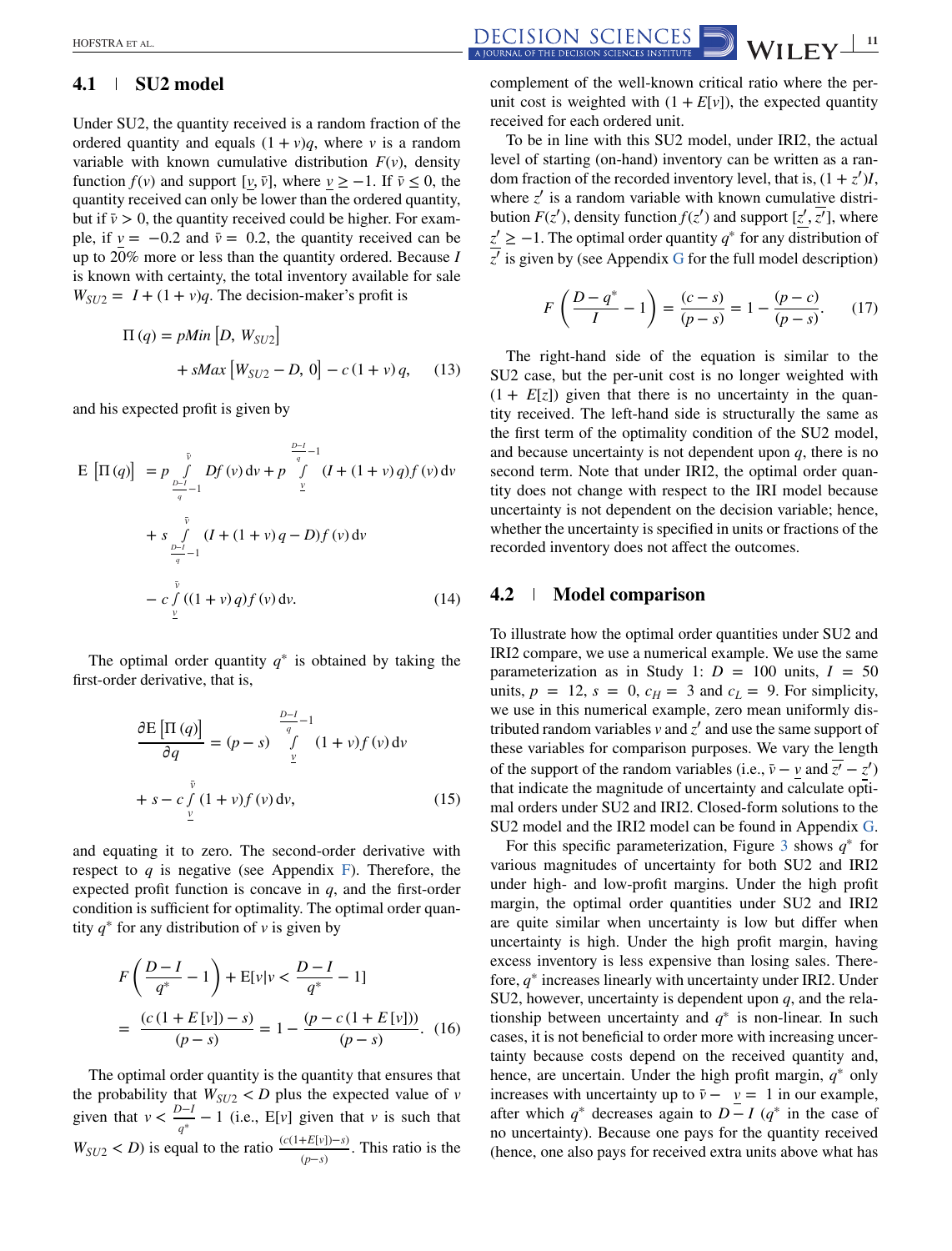<span id="page-11-0"></span>

#### **TABLE 5** Summary of treatments—Study 2

| <b>Treatment</b> | <b>Type of</b><br>uncertainty | Profit<br>margin* | No. of<br>subjects |
|------------------|-------------------------------|-------------------|--------------------|
| 12H              | IRI                           | High              | 22                 |
| 12L              | IRI                           | Low               | 22                 |
| S2H              | SU                            | High              | 22                 |
| S <sub>2</sub> L | SU                            | Low               | 22                 |

\*High: ratio  $\frac{(c-s)}{(p-s)} = 0.25$ , and low: ratio  $\frac{(c-s)}{(p-s)} = 0.75$ .

been ordered), it is not beneficial to further increase the order quantity when  $\bar{v} - v > 1$ . Under the low profit margin, having excess inventory is more expensive than having lost sales. Therefore, the optimal ordering strategy under both SU2 and IRI2 is to decrease the order size when uncertainty increases.

### **4.3 Experimental design**

The experimental design of the follow-up experiments is similar to the first set of experiments in the first study. It consists of four treatments where we distinguish a high and a low profit margin for the SU2 model and IRI2 model (see Table 5). We organized 18 sessions for which participants could sign up individually. Again, after all experimental sessions of the study were finished, out of all participants, five students were randomly selected to receive vouchers (a shopping coupon) valued proportionally to the profit they made during the experimental rounds played. The instructions provided to the subjects are given in Appendix G. In each of the treatments, 22 subjects participated. In the experiment, 51% were male, and 49% were female.

We use the same values as for the experiments of the first study (and model comparison) to parameterize the cost and revenue of the treatments. We also set  $z'$ ,  $v \sim U[-0.2, 0.2]$ such that optimal order quantities are the same for a given profit margin across both types of uncertainty and are the same as the optimal order quantities in Study 1. Subjects received similar instructions as in the first set of experiments in Study 1, with the difference being that they **FIGURE 3** Optimal order quantities for varying levels of uncertainty

were explicitly told that they could receive up to 20% more or less than their order (or have up to 20% more or less than the reported level of inventory in stock; see Appendix H for the instructions on the Inventory Ordering Game).

#### **4.4 Results**

The average order placed in each treatment is indicated in Table [6.](#page-12-0) Again, Wilcoxon signed-rank tests results are reported to indicate whether order quantities are significantly different from the optimal order quantity. Figure [4](#page-12-0) shows the ordering behavior throughout the experiment and indicates the average order sizes per round. For both types of uncertainty, the average order quantity under the high profit margin is approximately the optimum (54.43 units under IRI2 and 54.68 units under  $SU(2)$ .<sup>4</sup> However, the average order quantities under the low profit margin are significantly above the optimum (52.40 units under IRI ( $p < 0.001$ ) and 48.53 units under SU2 ( $p = 0.0027$ ). Furthermore, under the low profit margin, average orders under IRI2 are significantly higher than under SU2 (Wilcoxon rank sum test,  $p = 0.0208$ ). Average orders under I2 L are also higher than the optimal order in the case of no uncertainty ( $q^* = 50$  if  $\overline{z'} - z' = 0$ ). This means that also in the follow-up experiments, subjects overstock significantly more low profit margin products under IRI2 than SU2.

The pattern of ordering behavior under IRI2 and SU2 in the follow-up experiments is similar to the first experiments across profit margins: the average order sizes in the treatments in the follow-up experiments are not significantly different from those in the first experiments (Wilcoxon rank sum tests,  $p > 0.1$ ). This indicates the robustness of the findings of Study 1.

Compared with the findings in Study 1, another observation can be made. In the follow-up experiments, the order variability under SU2 ( $\sigma_{S2H}$  = 3.68 and  $\sigma_{S2L}$  = 6.80) increases with respect to the order variability under SU in

<sup>4</sup> Average orders are different from the mean 50 under both IH and SH (Wilcoxon signed-rank tests,  $p = 0.0016$  and  $p = 0.0001$ , respectively).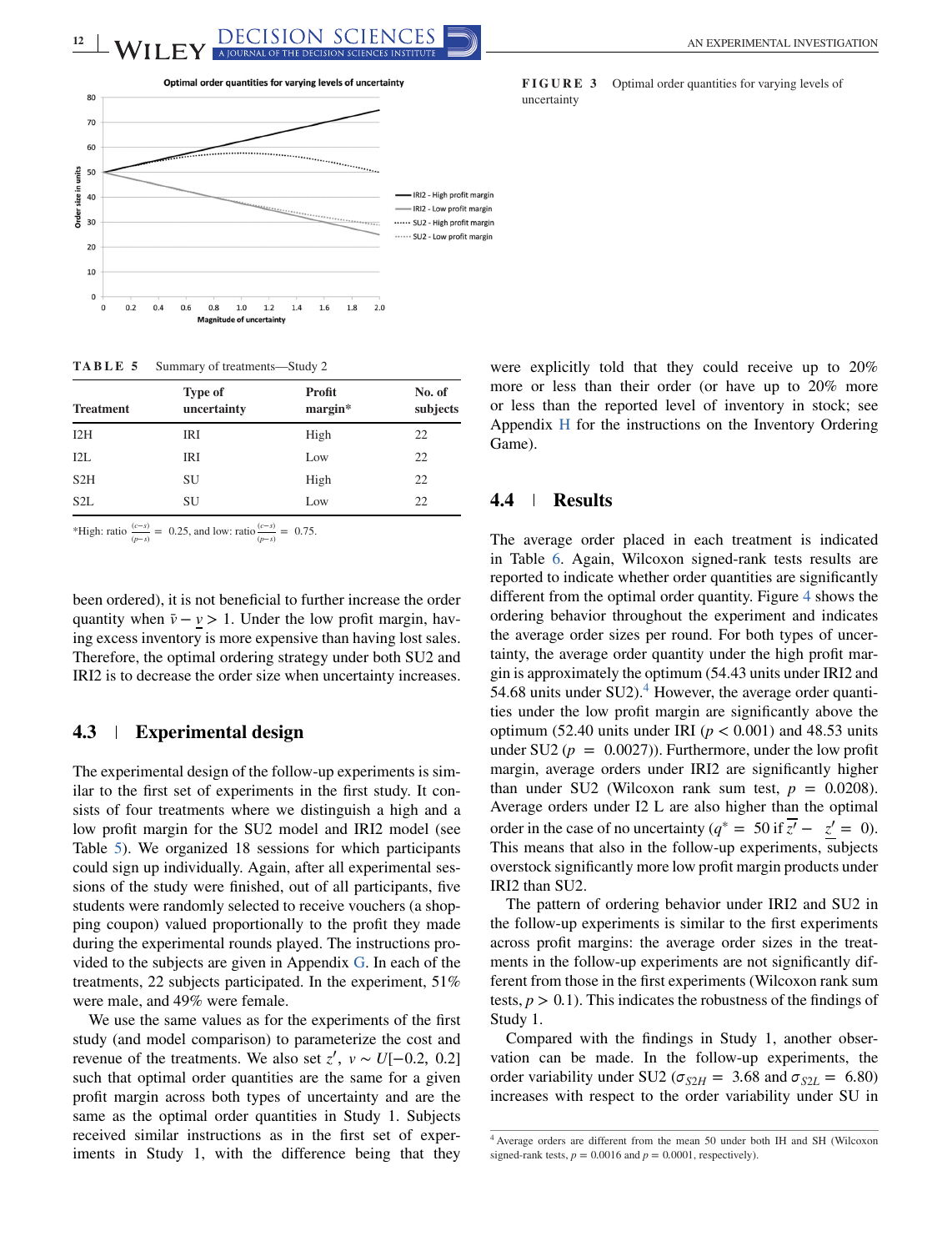<span id="page-12-0"></span> $\frac{\text{DECISION SCIENCES}}{\text{A IOIBNAI OF THE DECISION SCIENCES}}$   $\frac{\text{MII FV}^{-13}}{\text{MII}}$ 

**TABLE 6** Average order placed in each treatment with standard deviations  $(\sigma)$  and medians  $(M)$  in parentheses—Study 2

|                  | Average order quantity $(\sigma, M)$             |                                         |
|------------------|--------------------------------------------------|-----------------------------------------|
|                  | High profit margin ( $q_{\overline{H}}^* = 55$ ) | Low profit margin $(q^*_r = 45)$        |
| IR <sub>I2</sub> | $54.43 (\sigma = 2.32, M = 55.00)$               | $52.40 (\sigma = 2.86, M = 51.23^{**})$ |
| SU <sub>2</sub>  | $54.68$ ( $\sigma = 3.68$ , $M = 54.40$ )        | $48.53 (\sigma = 6.80, M = 49.65^{**})$ |

\*\**p* < 0.01.



**FIGURE 4** Average orders per round—Study 2

Study 1 ( $\sigma_{SH}$  = 3.63 and  $\sigma_{SL}$  = 5.08). Therefore, we compare the standard deviations of the average orders under SU2 with those under SU. The increase in order variability under SU2, compared with SU is significant under the low profit margin (variance ratio test,  $p < 0.001$ ). Thus, we find partial support that uncertainty independent of order size reduces variability in ordering decisions. One possible explanation may be that subjects have more difficulty capturing uncertainty that is dependent on their decision than capturing uncertainty that is independent of their decision, causing more variation in ordering decisions between individuals.

In summary, we observe that (1) subjects make sub-optimal ordering decisions when facing IRI or SU, and this finding is robust, (2) subjects' orders are pulled to the center (the average inventory needs to satisfy demand) under low margins, (3) for low margin items, subjects' ordering decisions are larger under IRI than SU, and (4) order variability is larger when uncertainty is dependent upon, rather than independent of, the order size.

# **5 DISCUSSION AND CONCLUSION**

In this study, we explore inventory ordering decisions by subjects who face uncertainty in the total inventory available to fulfill demand, either caused by IRI, that is, uncertainty in the on-hand inventory level, or by SU, that is, uncertainty in incoming shipments. We conducted incentivized laboratory experiments where subjects were asked to make ordering decisions facing either IRI or SU for products with a high or a low profit margin. We find that subjects make sub-optimal ordering decisions under both types of uncertainty and profit margins. Also, we observe that subjects show different ordering behavior under IRI than under SU, particularly when facing the low profit margin.

This can be explained by a stronger aversion to shortages when facing the low profit margin under IRI than under SU. We propose that the difference in the source of the uncertainty may play a role: Perhaps stock-out aversion under low margins may be stronger under IRI than under SU because under IRI, stock-outs cannot be attributed to external forces, whereas under SU, stock-outs can be attributed to external forces. However, if differences in stockout aversion play a role, we would also expect ordering differences in high margin settings. Because we do not observe differences in high margin settings, further research is needed to examine the underlying mechanisms in more detail.

We observe a pull-to-center effect in settings with low profit margin products. Such asymmetry has been identified in prior studies as well (Feng & Gao, [2020;](#page-14-0) Schiffels et al., [2014;](#page-14-0) Zhang & Siemsen, [2019\)](#page-15-0). The asymmetry that we observed can be explained by a different valuation of leftovers than shortages. The shortage aversion observed under the low margin is stronger than the leftover aversion observed under the high profit margin. This is in line with previous findings (Castaneda & Gonçalves, [2018\)](#page-13-0).

Furthermore, like the chasing of past demand has been observed for ordering decisions under demand uncertainty (Bostian et al., [2008;](#page-13-0) Schweitzer & Cachon, [2000\)](#page-14-0), we observe the chasing of supply/on-hand inventory, although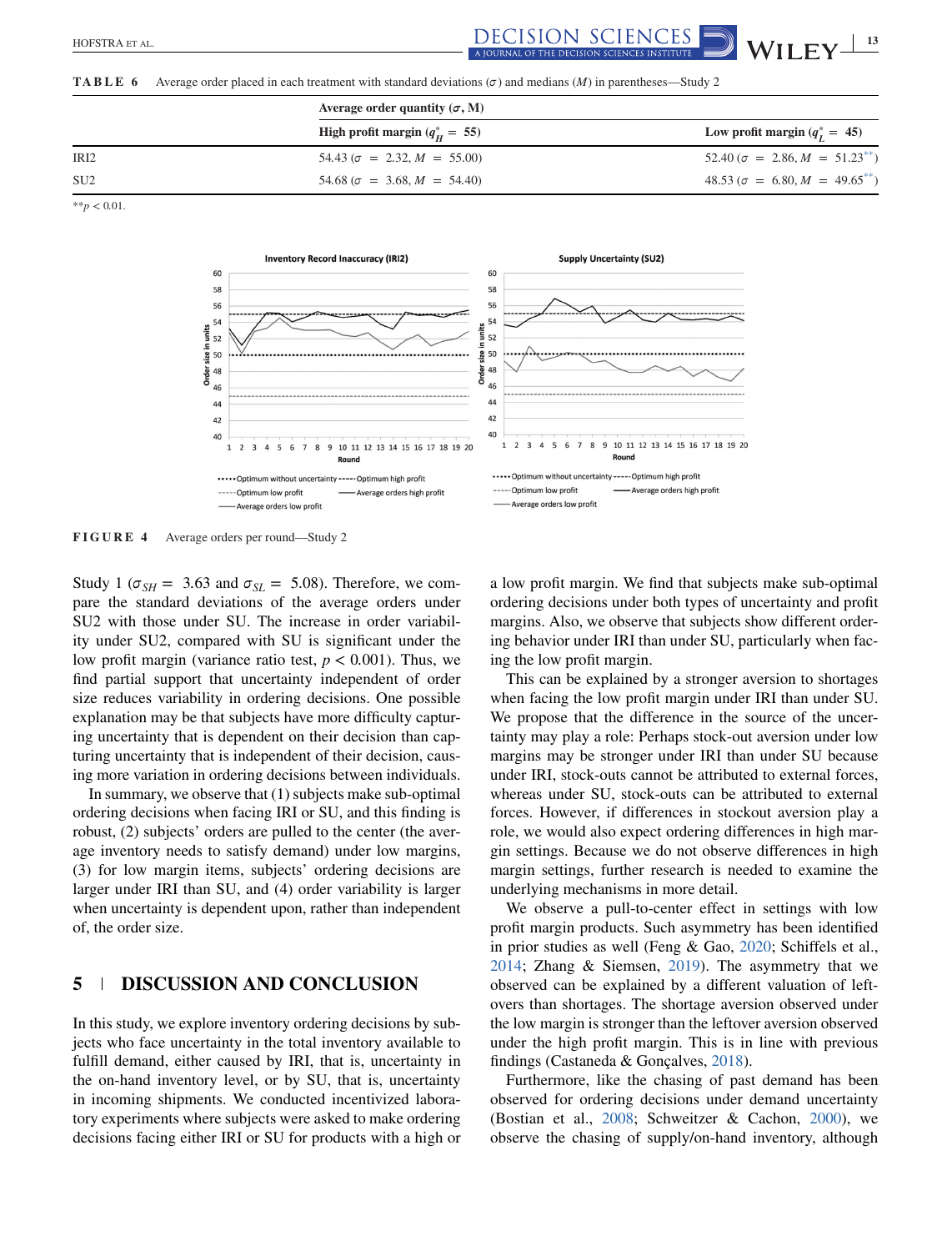<span id="page-13-0"></span>the effect depends on the type of uncertainty. This may contribute to the sub-optimality of ordering decisions observed.

Following Käki et al. [\(2015\)](#page-14-0), we studied ordering decisions by subjects who face SUs that are dependent on the order quantity. We compare settings in which SU is dependent on and independent of—the order size. Our findings provide partial support that order variability is lower when subjects face the uncertainty that is independent of—rather than dependent upon—the order size. We contend that subjects find settings in which the magnitude of uncertainty depends upon the decision variable more difficult to capture, causing more variation in ordering decisions between individuals.

Our results further indicate that subjects overstock in low profit margin settings. This means that in situations in which IRI or SU is a concern and profit margins are low, firms might suffer from excess inventory. We also observed significantly more overstocking under IRI than under SU. In other words, uncertainty in on-hand inventory levels leads to orders that are even further above optimal than uncertainty in quantities received. An important managerial implication is that it is particularly valuable for a company to undertake efforts to reduce IRI. Luckily IRI, instead of SU, is a problem that companies can often influence directly by means of their own preventative actions (as opposed to influencing SU, which mostly depends on external parties such as suppliers). The retailer we worked with conducts frequent audits at the store level to limit the effects of IRI. The retailer also indicated that IRI-related uncertainty is important to incorporate into ordering decisions. However, as outlined by the retailer, particularly for slow-moving items (such as sizes 3XL or XXS), it is necessary to be extra cautious in the trade-off between lowering the IRI risk by ordering extra versus increasing the obsolescence risk as a result of the higher inventory levels. Together with the fact that IRI is commonly encountered in many companies (DeHoratius & Raman, [2008\)](#page-14-0), we may conclude that reducing IRI should be high on the agenda of organizations.

Additionally, we have proposed that shortage aversion may motivate subjects to increase their orders under IRI for low margin items. This suggests that it is particularly important to establish that IRI is an issue that concerns the organization as a whole and that it is not just a problem of the supply planner and an issue that is just his concern. This may help alleviate the urge that he or she feels to hedge against failures of having too little inventory to fulfil customer demand by inflating his order quantities.

The findings of this study open up avenues for further research. First, further research is required to examine why leftovers and shortages are weighted differently under SU and IRI. Furthermore, we propose further research to examine the effect of the magnitude of uncertainty on the supply side on ordering decisions. It would be interesting to study whether our findings are robust to different (especially higher) levels of uncertainty. Also, we propose further research to examine the impact of how uncertainty is modeled on decisionmaking. Our results provide indications that order variability reduces when uncertainty is independent of (i.e., not calculated as a percentage of) the decision variable order size. Perhaps it is easier for subjects to capture uncertainty that is independent of, rather than dependent on, their decision. It would be interesting to examine this effect and the underlying mechanisms in more detail. Moreover, further research with company data on actual orderings could be used to validate the behavioral effects of SU and IRI on ordering decisions in practice.

#### **ORCID**

*Nienke Hofstra* **D** <https://orcid.org/0000-0001-6001-8972> *Eirini Spiliotopoulou* [https://orcid.org/0000-0002-0478-](https://orcid.org/0000-0002-0478-8195) [8195](https://orcid.org/0000-0002-0478-8195)

*Sander de Leeuw* **b** <https://orcid.org/0000-0003-3056-8775>

#### **REFERENCES**

- Ancarani, A., Di Mauro, C. & D'Urso, D. (2013) A human experiment on inventory decisions under supply uncertainty. *International Journal of Production Economics*, 142(1), 61–73.
- Ancarani, A., Di Mauro, C. & D'Urso, D. (2016) Measuring overconfidence in inventory management decisions. *Journal of Purchasing and Supply Management*, 22(3), 171–180.
- Becker-Peth, M., Katok, E. & Thonemann, U.W. (2013) Designing buyback contracts for irrational but predictable newsvendors. *Management Science*, 59(8), 1800–1816.
- Benzion, U., Cohen, Y., Peled, R. & Shavit, T. (2008) Decision-making and the newsvendor problem: an experimental study. *Journal of the Operational Research Society*, 59(9), 1281–1287.
- Bolton, G.E. & Katok, E. (2008) Learning by doing in the newsvendor problem: a laboratory investigation of the role of experience and feedback. *Manufacturing & Service Operations Management*, 10(3), 519–538.
- Bolton, G.E., Ockenfels, A. & Thonemann, U.W. (2012) Managers and students as newsvendors. *Management Science*, 58(12), 2225–2233.
- Bostian, A.A., Holt, C.A. & Smith, A.M. (2008) Newsvendor "pull-tocenter" effect: adaptive learning in a laboratory experiment. *Manufacturing & Service Operations Management*, 10(4), 590–608.
- Burke, G.J., Carrillo, J.E. & Vakharia, A.J. (2009) Sourcing decisions with stochastic supplier reliability and stochastic demand. *Production and Operations Management*, 18(4), 475–484.
- Cannella, S., Framinan, J.M., Bruccoleri, M., Barbosa-Póvoa, A.P. & Relvas, S. (2015) The effect of inventory record inaccuracy in information exchange supply chains. *European Journal of Operational Research*, 243(1), 120–129.
- Castaneda, J.A. & Gonçalves, P. (2018) Ordering behavior in a newsstand experiment. *International Journal of Production Economics*, 197, 186– 196.
- Chen, L.G., Long, D.Z. & Perakis, G. (2015) The impact of a target on newsvendor decisions. *Manufacturing & Service Operations Management*, 17(1), 78–86.
- Chuang, H.H.C. & Oliva, R. (2015) Inventory record inaccuracy: causes and labor effects. *Journal of Operations Management*, 39-40, 63–78.
- ConseroGroup. (2015) *Global procurement & strategic sourcing data survey*. Bethesda, MD: Consero Group.
- Craig, N., DeHoratius, N. & Raman, A. (2016) The impact of supplier inventory service level on retailer demand. *Manufacturing & Service Operations Management*, 18(4), 461–474.
- Dada, M., Petruzzi, N.C. & Schwarz, L.B. (2007) A newsvendor's procurement problem when puppliers are unreliable. *Manufacturing & Service Operations Management*, 9(1), 9–32.
- De Véricourt, F., Jain, K., Bearden, J.N. & Filipowicz, A. (2013) Sex, risk and the newsvendor. *Journal of Operations Management*, 31(1–2), 86– 92.
- Degraeve, Z., Gochet, W. & Jans, R. (2002) Alternative formulations for a layout problem in the fashion industry. *European Journal of Operational Research*, 143(1), 80–93.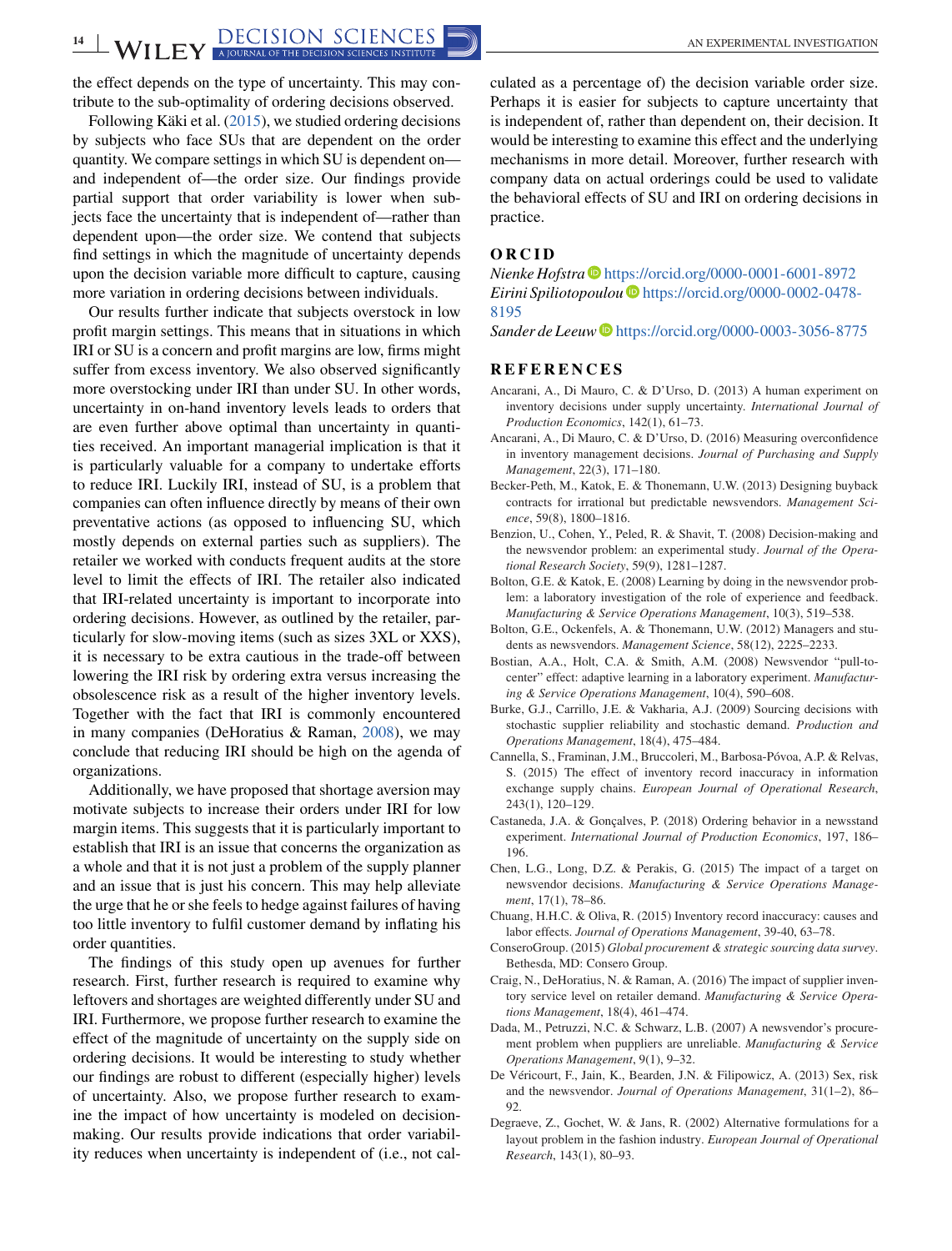- <span id="page-14-0"></span>DeHoratius, N., Mersereau, A.J. & Schrage, L. (2008) Retail inventory management when records are inaccurate. *Manufacturing & Service Operations Management*, 10(2), 257–277.
- DeHoratius, N. & Raman, A. (2008) Inventory record inaccuracy: an empirical analysis. *Management Science*, 54(4), 627–641.
- Eckerd, S., DuHadway, S., Bendoly, E., Carter, C.R. & Kaufmann, L. (2021) On making experimental design choices: discussions on the use and challenges of demand effects, incentives, deception, samples, and vignettes. *Journal of Operations Management*, 67(2), 261–275.
- Fan, T.J., Chang, X.Y., Gu, C.H., Yi, J.J. & Deng, S. (2014) Benefits of RFID technology for reducing inventory shrinkage. *International Journal of Production Economics*, 147(PART C), 659–665.
- Feng, X. & Gao, J. (2020) Is optimal recommendation the best? A laboratory investigation under the newsvendor problem. *Decision Support Systems*, 131, 113251.
- Fischbacher, U. (2007) Z-Tree: Zurich toolbox for ready-made economic experiments. *Experimental Economics*, 10(2), 171–178.
- Fransoo, J.C. & Lee, C.Y. (2013) The critical role of ocean container transport in global supply chain performance. *Production and Operations Management*, 22(2), 253–268.
- Gavirneni, S. & Xia, Y. (2009) Anchor selection and group dynamics in newsvendor decisions—a note. *Decision Analysis*, 6(2), 87–97.
- Gel, E.S., Erkip, N. & Thulaseedas, A. (2010) Analysis of simple inventory control systems with execution errors: economic impact under correction opportunities. *International Journal of Production Economics*, 125(1), 153–166.
- Giri, B.C. (2011) Managing inventory with two suppliers under yield uncertainty and risk aversion. *International Journal of Production Economics*, 133(1), 80–85.
- Greene, W.H. (2003) *Econometric analysis*, 5th edition, Upper Saddle River, NJ: Prentice Hall.
- Gurnani, H., Ramachandran, K., Ray, S. & Xia, Y. (2014) Ordering behavior under supply risk: an experimental investigation. *Manufacturing & Service Operations Management*, 16(1), 61–75.
- Hardgrave, B.C., Aloysius, J.A. & Goyal, S. (2013) RFID-enabled visibility and retail inventory record inaccuracy: experiments in the field. *Production and Operations Management*, 22(4), 843–856.
- Ho, T.-H., Lim, N. & Cui, T.H. (2010) Reference dependence in multilocation newsvendor models: a structural analysis. *Management Science*, 56(11), 1891–1910.
- Inderfurth, K. & Kelle, P. (2011) Capacity reservation under spot market price uncertainty. *International Journal of Production Economics*, 133(1), 272–279.
- Käki, A., Liesiö, J., Salo, A. & Talluri, S. (2015) Newsvendor decisions under supply uncertainty. *International Journal of Production Research*, 53(5), 1544–1560.
- Kalkanci, B. (2017) *Supply risk mitigation via supplier diversification and improvement: an experimental evaluation*. Working Paper, Georgia Institute of Technology, Atlanta, GA.
- Katok, E. & Wu, D.Y. (2009) Contracting in supply chains: a laboratory investigation. *Management Science*, 55(12), 1953–1968.
- Kembro, J. & Norrman, A. (2019) Exploring trends, implications and challenges for logistics information systems in omni-channels: Swedish retailers' perception. *International Journal of Retail and Distribution Management*, 47(4), 384–411.
- Keren, B. (2009) The single-period inventory problem: extension to random yield from the perspective of the supply chain. *Omega*, 37(4), 801–810.
- Kocabiyikoğlu, A., Göğüş, C.I. & Gönül, M.S. (2016) Decision making and the price setting newsvendor: experimental evidence. *Decision Sciences*, 47(1), 157–186.
- Kök, A.G. & Shang, K.H. (2014) Evaluation of cycle-count policies for supply chains with inventory inaccuracy and implications on RFID investments. *European Journal of Operational Research*, 237(1), 91–105.
- Kouvelis, P. & Milner, J.M. (2002) Supply chain capacity and outsourcing decisions: the dynamic interplay of demand and supply uncertainty. *IIE Transactions*, 34(8), 717–728.
- Lee, H. (2002) Aligning supply chain strategies with product uncertainties. *California Management Review*, 44(3), 105–119.
- Lee, Y.S. & Siemsen, E. (2017) Task decomposition and newsvendor decision making. *Management Science*, 63(10), 3226–3245.
- Li, M., Petruzzi, N.C. & Zhang, J. (2017) Overconfident competing newsvendors. *Management Science*, 63(8), 2637–2646.
- Liu, W., Song, S. & Wu, C. (2014) The loss-averse newsvendor problem with random yield. *Transactions of the Institute of Measurement and Control*, 36(3), 312–320.
- Lonati, S., Quiroga, B.F., Zehnder, C. & Antonakis, J. (2018) On doing relevant and rigorous experiments: review and recommendations. *Journal of Operations Management*, 64, 19–40.
- Long, X. & Nasiry, J. (2015) Prospect theory explains newsvendor behavior: the role of reference roints. *Management Science*, 61(12), 3009–3012.
- Lurie, N.H. & Swaminathan, J.M. (2009) Is timely information always better? The effect of feedback frequency on decision making. *Organizational Behavior and Human Decision Processes*, 108(2), 315–329.
- Ma, L., Xue, W., Zhao, Y. & Zeng, Q. (2016) Loss-averse newsvendor problem with supply risk. *Journal of the Operational Research Society*, 67(2), 214–228.
- Mersereau, A.J. (2013) Information-sensitive replenishment when inventory records are inaccurate. *Production and Operations Management*, 22(4), 792–810.
- Mersereau, A.J. (2015) Demand estimation from censored observations with inventory record inaccuracy. *Manufacturing & Service Operations Management*, 17(3), 335–349.
- Merzifonluoglu, Y. & Feng, Y. (2013) Newsvendor problem with multiple unreliable suppliers. *International Journal of Production Research*, 52(1), 221–242.
- Minner, K.M. & van Wassenhove, L.N. (2010) Do random errors explain newsvendor behavior? *Manufacturing & Service Operations Management*, 12(4), 673–681.
- Moritz, B.B., Hill, A.V. & Donohue, K.L. (2013) Individual differences in the newsvendor problem: behavior and cognitive reflection. *Journal of Operations Management*, 31(1–2), 72–85.
- Nagarajan, M. & Shechter, S. (2014) Prospect theory and the newsvendor problem. *Management Science*, 60(4), 1057–1062.
- Niranjan, T.T., Wagner, S.M. & Bode, C. (2011) An alternative theoretical explanation and empirical insights into overordering behavior in supply chains. *Decision Sciences*, 42(4), 859–888.
- Rekik, Y. (2011) Inventory inaccuracies in the wholesale supply chain. *International Journal of Production Economics*, 133(1), 172–181.
- Rekik, Y., Sahin, E. & Dallery, Y. (2007) A comprehensive analysis of the newsvendor model with unreliable supply. *OR Spectrum*, 29(2), 207–233.
- Rekik, Y., Sahin, E. & Dallery, Y. (2009) Inventory inaccuracy in retail stores due to theft: an analysis of the benefits of RFID. *International Journal of Production Economics*, 118(1), 189–198.
- Ren, Y. & Croson, R. (2013) Overconfidence in newsvendor orders: an experimental study. *Management Science*, 59(11), 2502–2517.
- Sahin, E., Buzacott, J. & Dallery, Y. (2008) Analysis of a newsvendor which has errors in inventory data records. *European Journal of Operational Research*, 188(2), 370–389.
- Sahin, E. & Dallery, Y. (2009) Assessing the impact of inventory inaccuracies within a newsvendor framework. *European Journal of Operational Research*, 197(3), 1108–1118.
- Sarkar, S. & Kumar, S. (2015) A behavioral experiment on inventory management with supply chain disruption. *International Journal of Production Economics*, 169, 169–178.
- Schiffels, S., Fügener, A., Kolisch, R. & Jens Brunner, O. (2014) On the assessment of costs in a newsvendor environment: insights from an experimental study. *Omega*, 43, 1–8.
- Schweitzer, M.E. & Cachon, G.P. (2000) Decision bias in the newsvendor problem with a known demand distribution: experimental evidence. *Management Science*, 46(3), 404–420.
- Shabani, A., Maroti, G., de Leeuw, S. & Dullaert, W. (2021) Inventory record inaccuracy and store-level performance. *International Journal of Production Economics*, 235, 108111.
- Shu, L., Wu, F., Ni, J. & Chu, L.K. (2015) On the risk-averse procurement strategy under unreliable supply. *Computers and Industrial Engineering*, 84, 113–121.